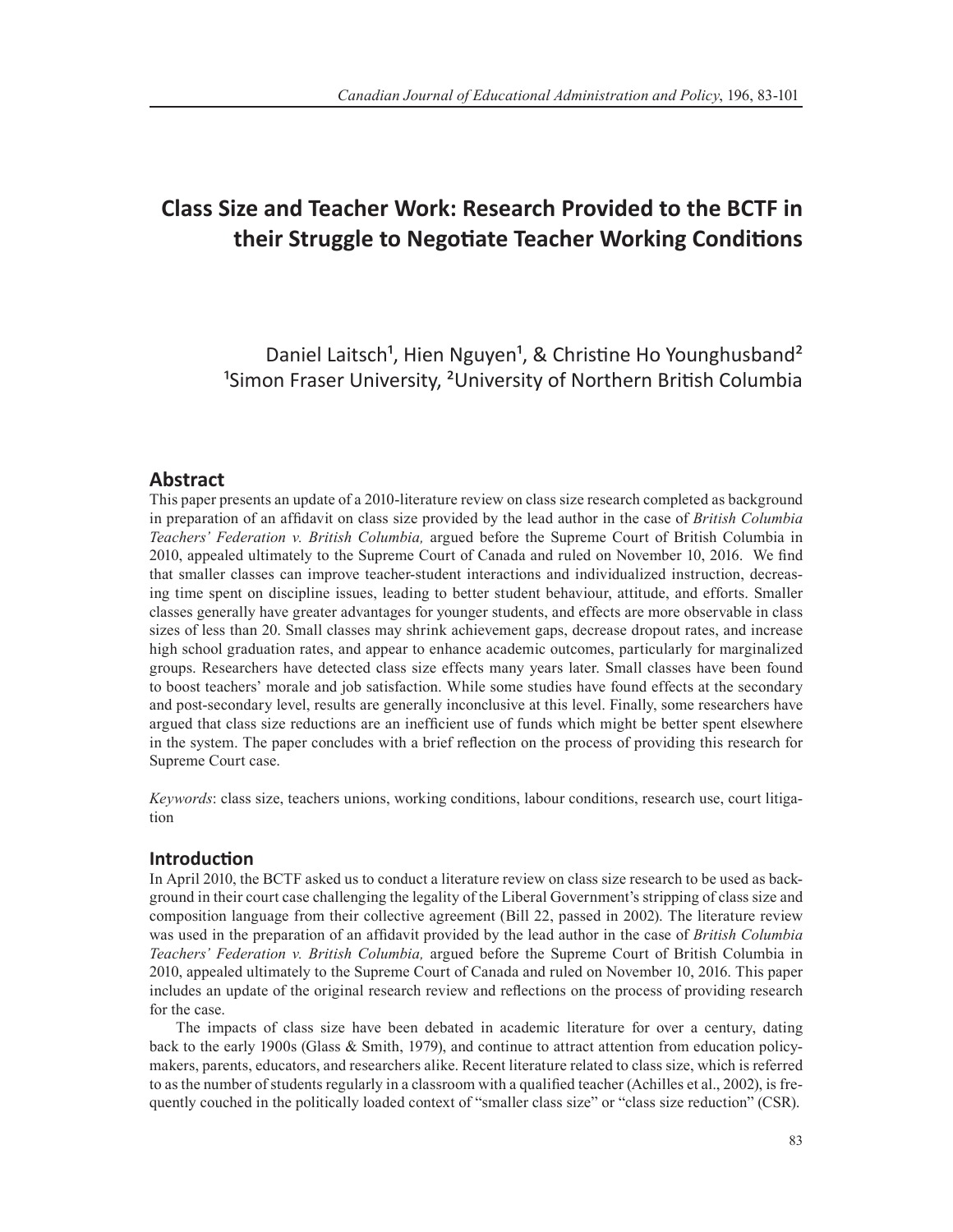There are a wealth of studies, including a number of comprehensive reviews, devoted to the effects of class size. The general consensus is that smaller classes promise to facilitate increased student-teacher interactions, benefit students at risk, and improve students' academic achievement and students' engagement (Blatchford et al., 2003; Finn & Achilles, 1990; Finn et al., 1991; Glass & Smith, 1978, 1979; Iversen & Bonesrønning, 2013; Konstantopoulos & Chung, 2009; Molnar et al., 1999; Shin & Chung, 2009; Smith & Glass, 1980; Wenglinsky, 1997). Some research suggests that smaller classes may also have beneficial effects on achievement at the secondary level (Krassel & Heinesen, 2014) and even in the post-secondary context (De Paola et al., 2013). However, there have been criticisms that smaller classes are not cost-effective and actually play little role in improving students' outcomes and in closing the gap between learning opportunities for traditionally over- and under-achieving students (Altinok & Kingdon 2012; Bosworth, 2014; Guillemette, 2005; Hanushek, 1986, 1998; Koniewski, 2013; Nandrup, 2016; Phelps, 2011).

Our purpose in conducting this research was to provide a review of class size research to inform the BCTF's positions in the court case. It is important to note that the review was intended to provide a summary of our best understanding of the research base to ensure that the BCTF was fully apprised of current issues in the research, not to present a particular view of the research. As specified in the retainer agreement, the purpose was to present an "expert opinion with respect to academic studies and publications considering the impact of class size on learning conditions of students in elementary and secondary schools." Further, "to at all times bear in mind that your role is not that of an advocate, but rather to express the independently-formed expert opinions that you genuinely hold."

The research question we created to guide this work was, "What is the current state of knowledge regarding the impact of class size on learning conditions of students in elementary and secondary schools?"

#### **Method**

The bulk of the work required for this project was the creation of a literature review designed to answer the research question. Our review was constrained in two ways, first by an extremely tight timeframe for completion (effectively one week once the purpose and scope had been agreed to and funding for the review arranged), and second, a small budget (\$1500 to hire a research assistant). These two constraints influenced our decisions regarding the type of literature review to undertake.

Pare et al. (2015) identified nine different types of reviews in their typology of literature reviews: narrative; descriptive; scoping; qualitative systematic; meta-analysis; realist review; umbrella; theoretical; and critical. Because we were interested in summarizing the current state of knowledge regarding class size and learning conditions; had a tight timeline for a turnaround, and limited budget, we decided that full systematic reviews would not be appropriate (qualitative systematic; meta-analysis; realist review; and umbrella reviews). Further, theory building/interrogating reviews (including theoretical and critical reviews) were also deemed inappropriate for responding to our research question within the timeframe, which left us with summary review options (narrative, descriptive, or scoping).

All three summary review types were appropriate for our focus and scope and could be conducted within a very tight time frame. Because of the importance of credibility and objectivity, we decided against a narrative review (which is less concerned with transparency in the review process). A descriptive review, which is concerned with codification and frequency analyses, was deemed too narrow in its approach to the synthesis. This left us with the scoping review.

Scoping reviews offer an overview of the nature and scope of the research base related to the topic and are flexible in purpose. There are generally four purposes to choose from for a scoping review: consideration of gaps in the research; mapping the range and extent of the research base; determining the value of engaging in a full systematic research review; or summarizing and disseminating research to a specific audience (Arksey & O'Malley, 2005; Pare et al., 2013). Our review embraced this last type of scoping review.

Arksey and O'Malley (2005) offer five stages for conducting the scoping review: identify the research question; identify the research studies; study selection; charting the data; and synthesizing and reporting the results. Pare et al. (2013) took a slightly different tack, identifying seven constructs generally shared across review types: review goal; scope of the question; search strategy; nature of the primary sources used; study selection/exclusion; quality appraisal; synthesis/analysis methods. For our review,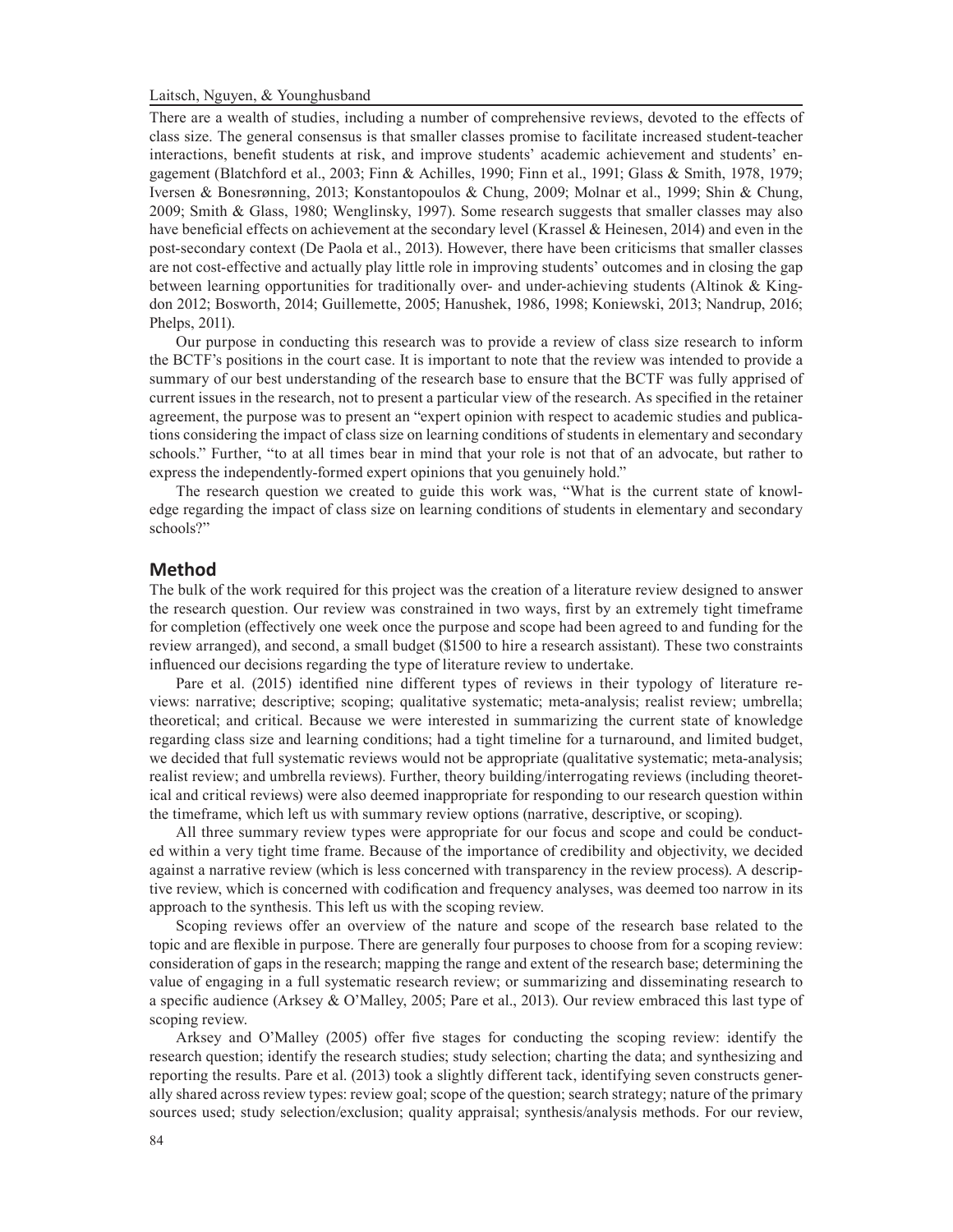we adopted Arksey and O'Malley's five stages but considered Pare et al.'s nature of the primary sources and quality appraisal within the study selection section.

## *Five Stages*

The first stage, identify the research question, was discussed earlier and resulted in the question, "What is the current state of knowledge regarding the impact of class size on learning conditions of students in elementary and secondary schools?"

The second stage in the process was to identify the research studies to use in the review. To do this, we used the descriptor phrases "class size", "class size effects" and "class size reduction" to search the following online databases subscribed to by the Simon Fraser Library: ERIC, Education Full-Test, ProQuest, EBSCO, Ingenta, JSTOR, and Wilson Education Abstracts. We also conducted a general web search using Google and Yahoo search engines and the same terms. Again because of the short time frame, other strategies typically used in research syntheses, such as consultation with other researchers, organizations, and knowledge networks, were not used in this study. The broad initial search generated several hundred articles.

We used the third stage, study selection, to begin narrowing the research base. Because we were interested in research evidence, we emphasized published peer-reviewed empirical research articles. We expanded this initial body to include other synthesis studies published in journals as well as research in the "grey" literature (research published by organizations, like think tanks, residing outside of the traditional scholarly sphere). Our quality appraisal efforts were limited because of the short timeframe for the work, so we used peer review as the primary arbiter of quality for journal articles and organization identity and reputation for the grey literature. This left us with approximately 200 articles. This body of articles was further reduced by eliminating duplicate entries and ensuring the article focused on learning conditions, learning outcomes, teaching conditions, and students in the K-12 system. We also excluded research that did not provide well-defined research evidence and adequate explanations of the study purpose. After this last reduction, we reviewed article bibliographies to look for other research we may have missed in the simple keyword searches.

This ultimately left us with 74 articles used for the initial review. The paper was updated in 2020 to include 25 new studies published after 2009, and again at the request of a reviewer of this article to ensure Ontario's 2004-08 class size reduction efforts we included, which added three more studies. This left us with a final body of 112 research articles for this review.

Charting the data is the fourth stage in Pare et al., framework. This is the initial stage of analysis and is similar to qualitative theming or narrative review. We noted specific findings related to class size in the early grades; class size in later grades; academic achievement; academic environment; funding; implementation; and regional/national CSR programs. While class size reduction is one of the most researched topics in public education; a large proportion of publications and studies on this topic have been conducted by researchers and scholars in the U.S.A. To ensure a broad review, we also sought out research from Britain, Canada and other countries.

The final stage involves the collating, summarizing, and reporting of results. Unlike systematic reviews, we were not trying to definitively state generalizable outcomes of effect sizes; rather our goal was to present a thematic overview of the charted research. This stage forms the bulk of the rest of this paper and is presented as "Findings."

#### **Findings: Summary of Class Size Reduction Research**

Research on class size and its relationship to achievement dates as far back as 1895 (Glass & Smith, 1979). In the late 1970s, Glass and Smith (1978) used a sophisticated and ground-breaking meta-analysis method to study the impacts of class size on student achievement. The study was published in 1978 by the Far West Laboratory for Educational Research and Development, and set the foundation for future studies on the impact of class size on student achievement. By combining 77 separate studies, which yielded 725 comparisons of achievement in classes of different sizes, Glass and Smith (1978) found that smaller class sizes are linked to increases in students' achievement. They found that the greatest gains in achievement occurred among students who were taught in classes of 15 or fewer for more than 100 hours; however, class size had a less dramatic impact on students' achievement in classes of more than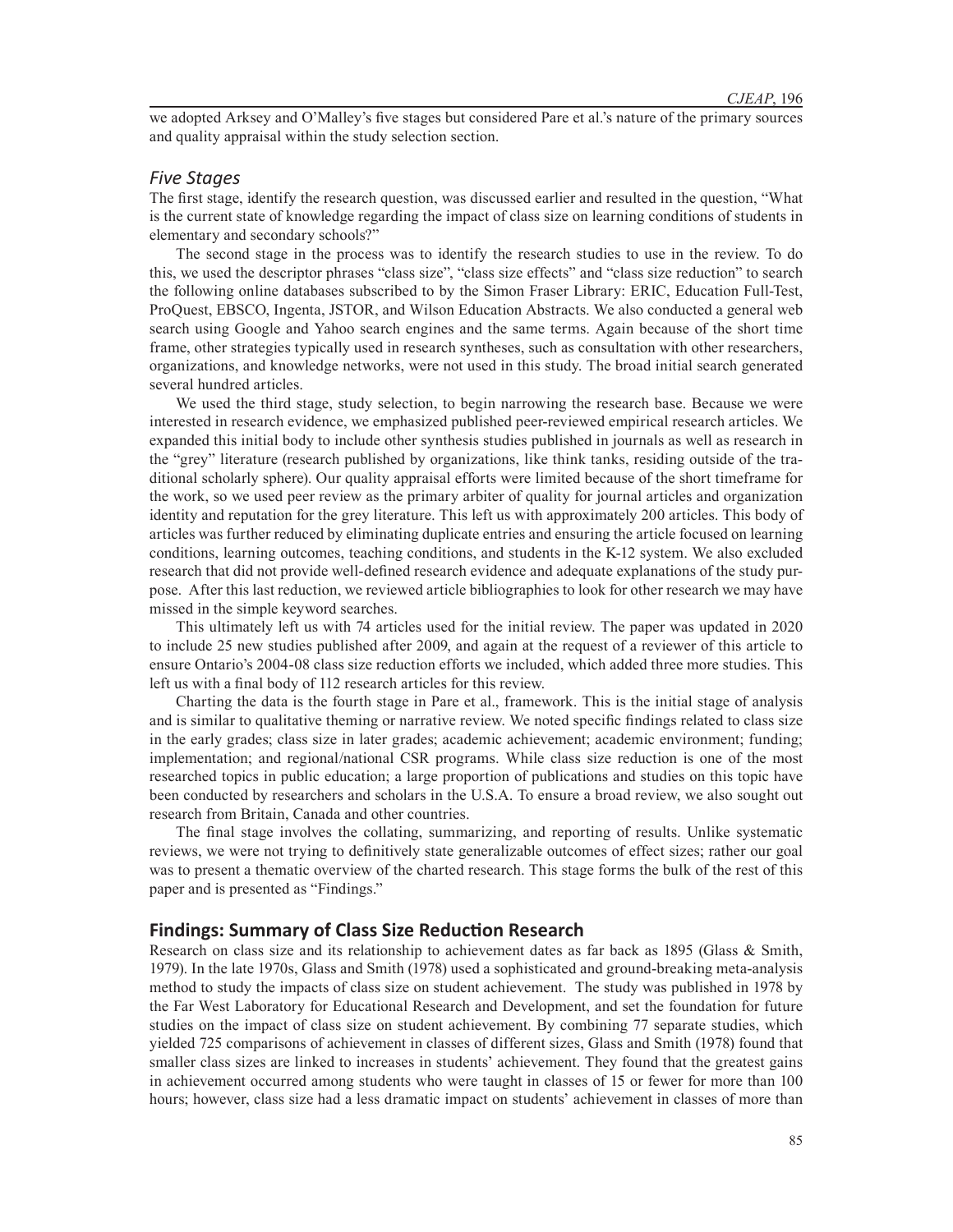20 students. They concluded that small classes improved students' engagement, teachers' morale, and the quality of the instructional environment. A recent reanalysis of the Glass and Smith study confirmed findings of effectiveness but suggested the high cost of reducing class size in not commensurate with the academic outcomes (Phelps, 2011).

Many other research studies on class size have also tried to answer the question, "does class size reduction improve student achievement?" Those studies tended to focus on a specific jurisdiction or across several jurisdictions where class size reduction was implemented; and evidence for improved student achievement was measured using some form of standardized test results (Blatchford & Mortimore, 1994; Edmonton/ University of Alberta, 2001; Finn & Achilles, 1990; Finn et al., 1990; Iversen & Bonesrønning, 2013; Konstantopoulos & Chung, 2009; Kruger & Whitmore, 2001; Molnar et al., 1998; Shapson et al., 1980; Wenglinsky, 1997; Word et al., 1990); high school graduation rates (Pete-Bain et al., 1999); and/or social indicators, such as mental health, teen pregnancy and incarceration rates (Arum & LaFree, 2008; Jakobsson et al., 2013; Kruger & Whitmore, 2001). A number of researchers found that smaller class sizes were linked with positive effects on students' achievement (Finn & Achilles, 1990; Glass & Smith, 1979; Grissmer, 1999; Iversen & Bonesrønning, 2013; Konstantopoulos & Chung, 2009; Molnar et al., 1999), and both students and teachers' attitudes and relationships (Folmer-Annevelink et al., 2010; Smith & Glass, 1980; Zahorik et al., 2003). The effects of small classes seemed to be most positive in the early years, for African-American students, students of lower socioeconomic status, or in single-parent families (Biddle & Berliner, 2002; Bowne et al., 2017; Finn et al., 2001; Iversen & Bonesrønning, 2013; Smith et al., 2003) and appeared to persist beyond the primary grades (Ehrenberg et al., 2001; Finn et al., 2001; Konstantopoulos & Chung, 2009; Nye et al., 2001).

Meanwhile, other researchers (Hanushek, 1981, 1998; Odden, 1990; Tomlinson, 1988) concluded that class size reduction did not have an appreciable effect on students' academic performance, particularly at the secondary level (Alharbi & Stoet, 2017; Coupé et al., 2016). Hanushek (1981, 1998) twice reviewed the available studies that compared various school resource inputs and concluded that reducing class size should not be expected to produce better student performance. His analyses found that the relationship between class size reduction and student achievement was weak, and the class size reduction programs were too costly, leading him to call for education policy alternatives such as retraining teachers. Tomlinson (1988) examined trend data from the 1950s to 1986 in the USA and did not find any relationship between class size and standardized test scores. He concluded that the existing research did not justify a policy to reduce class size, especially when considering the cost involved and the potential negative impact on the quality of teachers. Later, Odden (1990) reviewed the existing research and argued that the system-wide class size reduction policy would produce only modest improvement in students' academic achievement and incur unjustifiably high costs. However, Achilles (1996) and Finn (1998) responded to Hanushek and Tomlinson by pointing out that their studies had flaws in the analytical methods and that the use of student/teacher ratios was an inadequate measure of class size.

Adding to the complexity of the class size reduction findings, several researchers (Blatchford et al., 2002; Finn, 1998; Haughey et al., 2001; Iversen & Bonesrønning, 2013; Kruger & Whitmore, 2001; Robinson & Wittebols, 1986; Wenglinsky, 1997) have analyzed class size outcomes using students' demographic characteristics, such as race, socioeconomic status, and membership in a single-parent family. They concluded that the clearest evidence of positive effects was in the primary grades (K-3), and that reducing class size was especially promising for disadvantaged and minority students. Wenglinsky (1997) also found that at the fourth-grade level, small class sizes were positively related to mathematic achievement, especially in districts where there were below-average socioeconomic status students; and at the eighth-grade level, small class sizes improved the school's social environment, which in turn led to higher academic achievement.

## *Class Size Reduction in the Primary Grades*

Several experimental studies have added considerable evidence and information to the literature on class size reduction in the early primary grades. While many large-scale studies have been conducted in the USA, scholars, and researchers from Britain, Canada, and Poland have also contributed to this pool of information with their own studies on class size reduction in early grades (Bennett, 1996; Blatchford et al., 2003; Blatchford et al., 2004; Ding & Lehrer, 2011; Edmonton/ University of Alberta, 2001; Haughey et al., 2001; Koniewski, 2013; Shapson et al., 1980).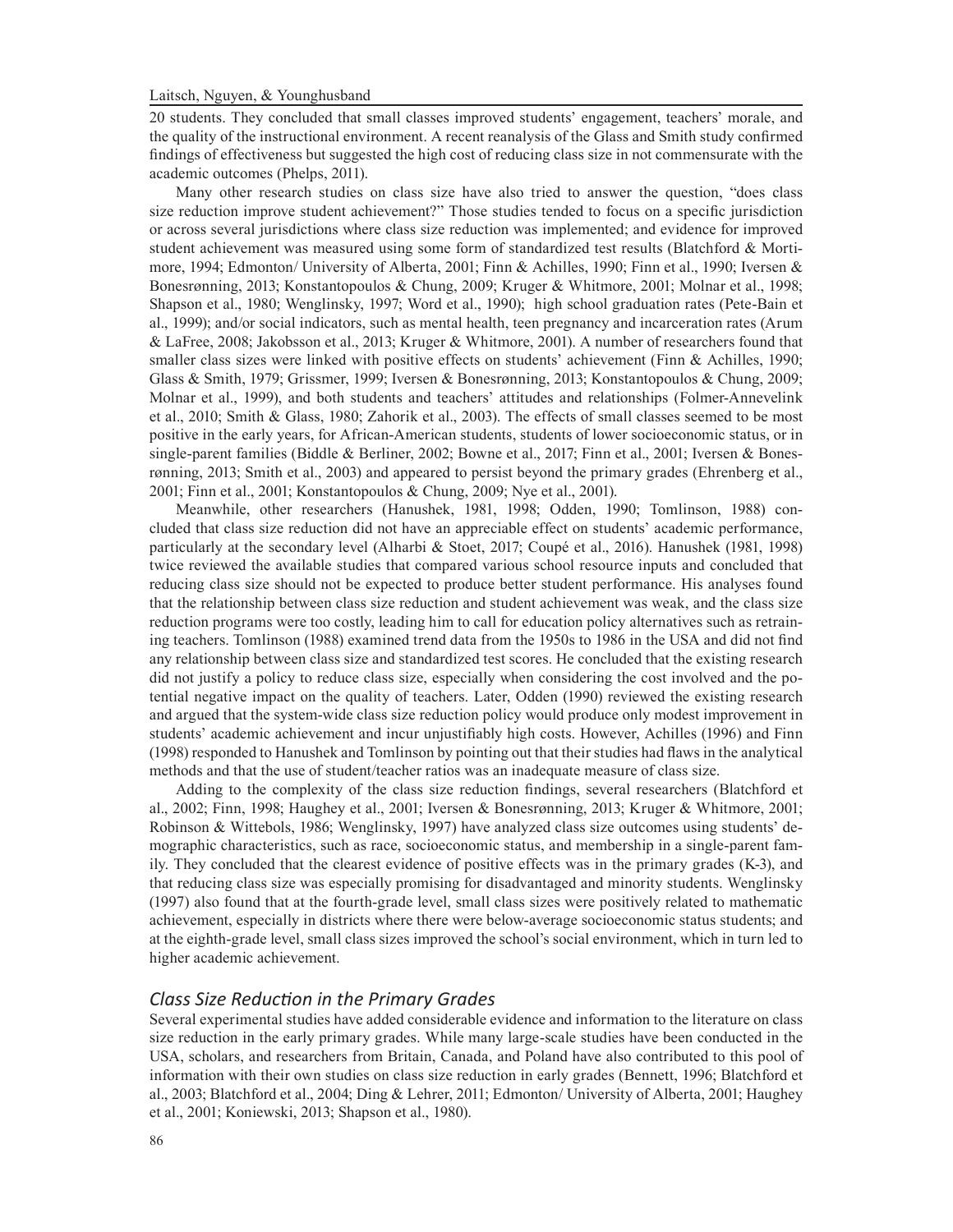#### *Program Studies*

**Indiana's Prime Time.** Indiana's Prime Time was a two-year study that began in 1981 with a sample of 24 public schools where class sizes in the early grades (K-3) were reduced to 18 pupils per class. The implementation of Prime Time was not rigorously controlled, lacking the random assignment of pupils; therefore, the results were criticised as flawed. The results of this study showed the greatest improvement in reading for first graders but little improvement in mathematics (Mueller et al., 1988).

**The Tennessee STAR (Student-Teacher Achievement Ratio).** The Tennesee STAR project was funded by the Tennessee legislature to carry out an experiment on class size in 1985. Conducted by high profile scholars and researchers (Word et al., 1990), the study is one of the most influential class size studies for its careful design and the wealth of subsequent follow-up studies. Project STAR was a four-year longitudinal class-size study that involved 11,600 students in 79 schools and 42 districts in the State of Tennessee (Finn & Achilles, 1990; Kruger & Whitmore, 2001; Word et al., 1990). The research project was designed to provide information related to the effect of early elementary (K-3) small-sized classes on students' performance. The experiment began in 1985 with the random assignment of 6,328 kindergarten students to one of three class sizes: small (13 to 17 students); regular (22-25 students); and regular with a full-time teacher aide. Out of 11,600 participating students, 1842 remained in the same class-size condition for the whole four years (K-3), and 2571 remained in the same class-size condition for grade 1 through grade 3 (Pate-Bain et al., 1999). The results indicated that there were statistically significant differences in student achievement in reading and mathematics, with students in the smaller classes consistently outperforming students in the larger classes on both standardized (Stanford Achievement Test) and curriculum-based tests. This finding was true for both whites and minority students in smaller classes from inner-city, urban, suburban and rural schools (Finn & Achilles, 1990; Word et al., 1990). The positive achievement effect of smaller classes on minority students was initially double that for majority students, and then tapered off to a similar level (Mosteller, 1995; Nye et al., 2004). A later reanalysis of STAR data provided somewhat contrary findings, suggesting that high achieving students benefitted more from the small classes (Ding & Lehrer, 2011).

The improved academic achievement was established in Kindergarten and continued through the following years without the introduction of new material or curricula and without retraining teachers (Finn & Achilles, 1990; Finn et al., 1989). The STAR study also examined the effects of adding a teacher's aide to the larger classrooms, and found no effect on student achievement (Finn et al., 1990; Gerber et al., 2001; Word et al., 1990). Later research that used the data set from the STAR study found that long term exposure to smaller class sizes had a greater effect on achievement for students who were traditionally disadvantaged in education (Finn et al., 1990; McRobbie et al., 1998; Nye et al., 2004); that positive effects continued to be detected many years later as students entered higher grades, and those students were found to take more advanced courses and graduate from high school at higher rates (Finn et al., 2006; Finn et al., 2005; Kruger & Whitmore, 2001; Nye et al., 2001).

**Wisconsin's SAGE (Student Achievement Guarantee in Education).** Wisconsin's SAGE program focused on class size reduction in Kindergarten through third grade in school districts serving students from low-income families and minority backgrounds. The SAGE program started in the 1996-1997 school year by reducing class sizes in Kindergarten and first grade; introduced class size reductions in the second grade in the following school year (1997-1998); and then added class size reductions to the third grade in 1998-1999. The program aimed to reduce class sizes to 15 or fewer students. SAGE classroom arrangements in the first two years of implementation included a regular classroom with one teacher and 15 students, two teachers and 30 students in a classroom, and other classroom arrangements that reflected the existing classroom settings and teacher assignments. In the 1997-1998 school year, there were 30 schools from 21 school districts participating in the SAGE program, and 14 schools in seven districts providing comparative background and achievement data as a control group for the evaluation study. The results showed that SAGE first graders consistently outperformed the control group in mathematics, reading, arts, and total scores for the Comprehensive Tests of Basic Skills. The achievement gap between white and African-American students lessened in the SAGE smaller classes in comparison to those in the larger classes of the control group schools. At the second grade level, SAGE participants' academic achievement continued to be higher than that of second graders in the control group, but the difference wasn't substantial (Molnar et al., 1998; Molnar et al., 1999).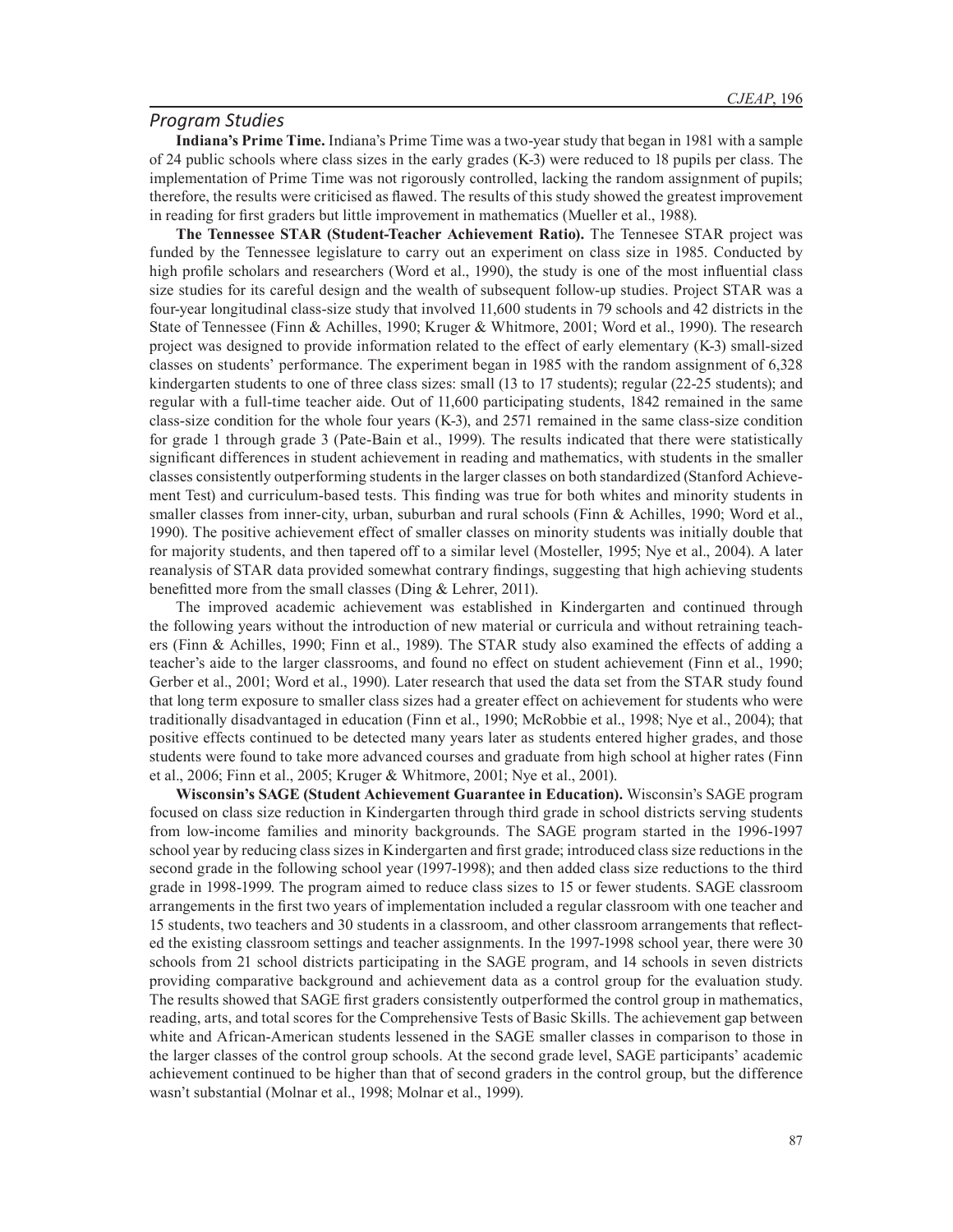**The California Class Size Reduction (CSR).** The CSR program was enacted by the legislature based on Governor Pete Wilson's proposal to reduce class sizes throughout the state in 1996. The program aimed to reduce class sizes in the early grades (K-3) from an average of 28 to not more than 20. If the reduction in class size was carried out, the school districts received \$650 per student in the initial year, increasing to \$800 in the following year. They also received facilities grants of \$25,000, which increased to \$40,000 in the following year. The study involved 2.6 million students, 432 schools, surveys of 1,485 teachers, 336 principals, and 2,113 parents of third-graders. In the second year (1997-1998), 1.6 million students were in small classes at an annual cost of 1.5 billion U.S. dollars (Bohrnstedt & Stecher, 1999, 2002; Brewer et al., 1999). Data collection included Stanford Achievement Test scores; administrative data; data on students with disabilities; parents, teachers, principals, and district superintendent surveys; and classroom observations and case studies. There was no random assignment, so schools could only be matched on whether or not they had implemented small class sizes. The results indicated that CSR had positive impacts on parent-teacher communication, individual instruction, and student achievement.

These gains came at a substantial cost in terms of equity. School districts that served minorities, low-income families, and ESL students were found to have received fewer benefits. These districts found it more expensive to implement CSR, and the need for more teachers often resulted in the hiring of under-qualified teachers (Stecher et al., 2001). Research by Jespen and Rivkin (2009) found that the speed of implementation of CSR initiative resulted in an increase in teachers without experience or full certification, likely limiting full realization of the benefits of small classes, particularly in schools with economically disadvantaged and/or minority students.

**British Class Size Reduction Studies.** Different from the American counterparts, the British government argued that students' academic achievement hinged on teacher quality rather than class sizes; therefore, studies about class size reduction in Britain tended to focus on different aspects (Bennett, 1996; Graue et al., 2005; Hall & Nuttall, 1999). The most complete British analysis of educational consequences of class size reduction was conducted by Blatchford and colleagues between 2000 and 2003 (Blatchford et al., 2003). The study aimed to investigate the effects of class size differences on the academic achievement of students aged 4-7 (junior Kindergarten to second grade), and to understand the connections between class size and classroom processes. The researchers followed a cohort of 10,000 pupils aged from 4 to 7 years for three years. Schools were selected randomly and reflected the diversity in the general population with regard to social background, ethnicity/race, and geographic location of schools in terms of urban, suburban, and rural areas. A variety of information was collected, including child, school and teacher characteristics; academic attainment (measured using Avon Reception Entry Assessment); class grouping practices; teacher estimates of time allowed for teaching; systematic observation of classrooms and teacher experiences of class size; case studies of selected small and large classes; and Pupil Behaviour Ratings (PBR). The results showed that there was a clear effect of class size differences on children's academic attainment over the (first) Reception year. In the case of literacy, the lowest attainers on entry to school benefited most from classes with less than 25 pupils. In terms of the relationship between class size and classroom processes, researchers found that smaller classes allowed more individual student-teacher interactions, more support for learning, and easier classroom management; at the same time, there was increased student inattentiveness and off-task behaviour in larger classes. Results supported a contextual approach to classroom learning within which class size differences had effects on both teachers and students. Researchers concluded that much would depend on how teachers adapted their teaching to different class sizes.

**Canadian Class Size Reduction Studies.** Although the issue of class size had been a focus of discussions in British Columbia since at least 1960 when the Chant Royal Commission on Education called for reductions in class size (Robertson, 2005), research regarding class size in Canada is still far less developed than in other countries. In late 1970s, a short-term two-year experimental study of the effects of class size was conducted in metropolitan Toronto (Shapson et al., 1980). In the first year of the study, fourth-graders were assigned to 34 classes, some containing 16 students, some 23, some 30, and some 37. In the second year of the study, these students and teachers were assigned to classes that differed in size from their previous assignments. This experimental design enabled the researchers to study the same teachers and students in different class sizes and to observe the ways in which class size influenced classroom processes. The researchers found that class size did not significantly influence student-teacher interactions or teaching methods. There were no differences in students' achievement test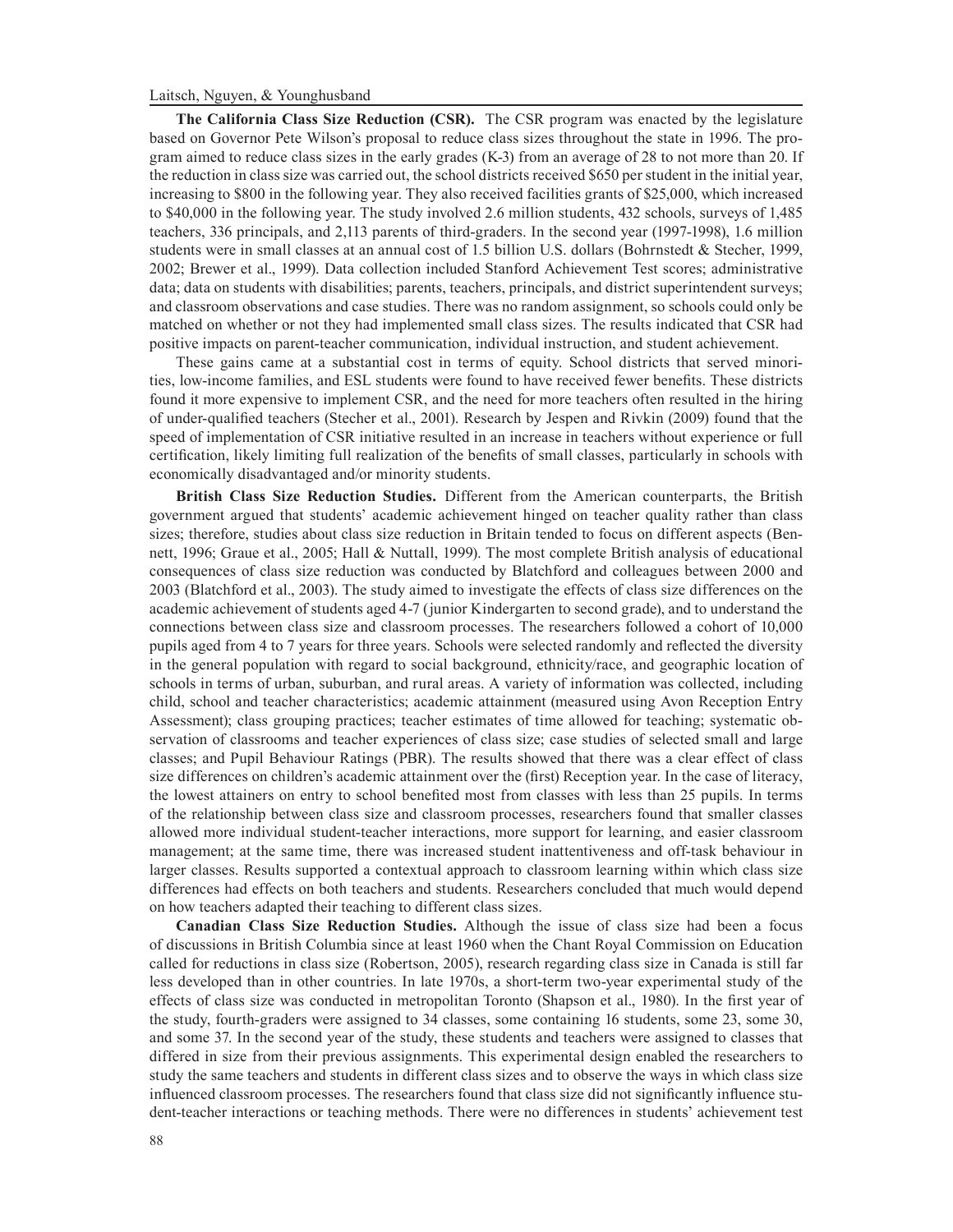scores, although students in the smallest classes had significantly higher mathematic concept scores than their peers in the two largest classes. Teachers in two smaller-sized classes reported more individualized instruction, improved in-class student behaviour, and more manageable workloads.

In 1989, Edmonton Public Schools and the University of Alberta's Faculty of Education formed a partnership to design and implement class size reduction in several "high-need" schools in the district. The project aimed to examine the impact of small class size on student growth and achievement at the Grade 1 level in high-need schools, with a focus on teaching practices (Edmonton/University of Alberta, 2001). The study involved ten schools with the highest transience rate and highest percentage of families living in poverty. First graders were assigned to classes of 15 students or fewer with a qualified teacher. Various standardized tests such as Canadian Test of Basic Skills (CTBS), Developmental Reading Assessment (DRA), and Highest Level of Achievement Test (HLAT) were used to measure the academic progress of participating students. The results showed substantial gains in test scores five months after the first tests were administered in 2000. The data analysis suggested that teachers were able to individualize their teaching, develop a productive learning environment, and spend more time to support students' personal skill development. As a result, students behaved better in classrooms and concentrated on their work more; teachers felt more confident and satisfied with their work; and parents were pleased with frequent parent-teacher interactions.

Another contribution to the literature on class size reduction in Canada was an experimental study on the effects of class size and student achievement conducted by Margaret Haughey et al. (2001). The study explored the influence of three interventions (small class size, literacy, and teachers' continuing professional development) on the literacy achievement of grade one students in 10 schools in high poverty environments. Data collected for this research was from individual interviews with teachers in their classrooms, and monthly group sessions with the teachers. Students' achievement was measured by test results. Due to the timing of funding, the research lasted only four months, but researchers found significant improvement in teaching practices, in-classroom environment, student achievement in reading and writing, teacher-parent communication, and teacher-student in-class interactions. Other important findings included increased individualized instruction, reduced discipline issues, greater autonomy for teachers, and more access to classroom resources.

Other non-experimental studies included a report, *Making Sense of the Class Size Debate,* commissioned by the Canadian Council on Learning in 2005 (CCL, 2005), and an extensive literature review conducted by Dr. Nina Bascia and Eric Fredua-Kwarteng of the Ontario Institute for Studies in Education and funded by the Ontario Ministry of Education (Bascia & Fredua-Kwarteng, 2008). The CCL report concluded that smaller class size is better; class sizes should be reduced carefully and strategically; the impact should be monitored; and cost-benefits determined. Bascia and Fredua-Kwarteng provided a detailed review of various views on the topic.

From 2004-2008 the Ontario government embarked on a four-year effort to reduce class sizes. Unlike the California CSR program highlighted above, the Ontario program was rolled out over four years and included support for hiring new teachers and building new facilities, and additional work on data reporting and planning was also undertaken to support implementation. Research on this initiative began to emerge in early 2010 (Canadian Education Association, 2010), but unfortunately was not discovered during the initial review (and much of the peer review content was published in a 2012 special issue of *Leadership and Policy in Schools*). Beyond these two sources, and despite the intensity of this CSR effort, we were unable to find other research looking at the longer-term outcomes of the change or linking changes to measures of student learning.

Researchers found that the program was largely successful at reducing class sizes to the stated goal of 20 students or fewer in the primary grades (from 25 students prior to the intervention), with 90% of classes reaching the target by 2008/09 and all classes having 23 or fewer students in the class. A report on early implementation looked at the process of change and the experience of implementation for stakeholders (districts, principals, teachers, and parents). The report also looked at teaching practices in primary classrooms and teacher perceptions of the impact of the program on the quality of teaching and learning conditions. Teacher self-reports suggested that smaller classes supported the implementation of recent literacy initiatives and gave them more time to help individual students experiencing learning difficulties, although observations found mixed implementation of student-centred reforms. Teachers also reported more time to get to know students one on one, although again, observations suggested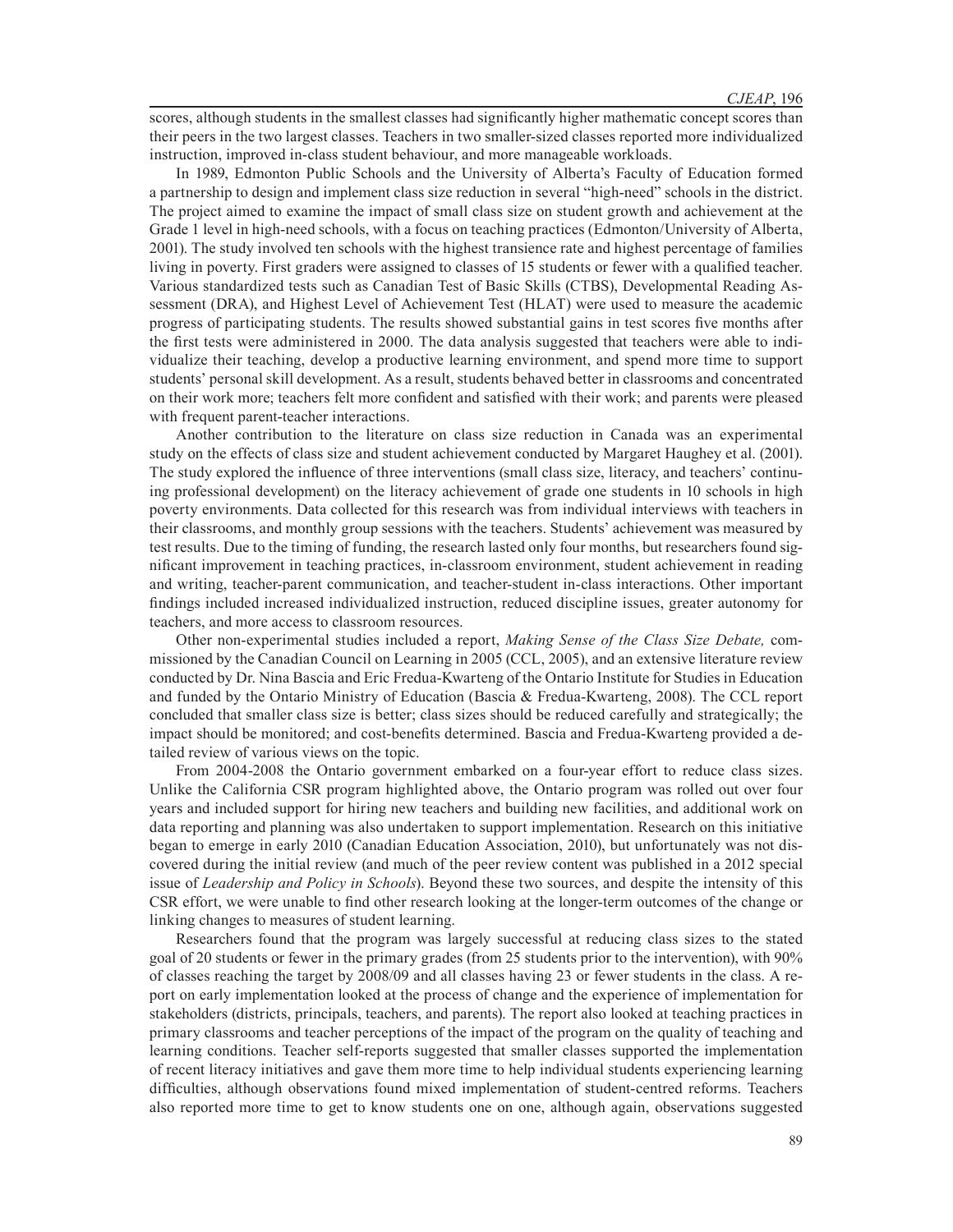some teachers needed more professional development in working closely with families. Teachers reported fewer discipline issues and better student peer relationships, and greater use of instructional strategies associated with improved literacy learning, which was also supported by researcher observations (CEA, 2010).

Speaking directly to working conditions, teachers reported improvements to classroom conditions and better access to resource teachers and specialized support staff. They also reported a higher quality of relationships with students and overall feelings of success (Bascia & Rottmann, 2011; CEA, 2010).

Finally, many of these outcomes were related to the district's capacity to support change. Districts with greater interest in innovation, stronger capacity for school-level planning and monitoring, and a better human and fiscal resource base were able to maximize implementation of PCS (Mascall & Leung, 2012).

**Other International Research.** Researchers in Norway also looked at the effects of class size and found effects similar to those found in the STAR study (Iversen & Bonesrønning, 2013). A recent study in Germany found small class size effects, showing males in elementary schools as 3% less likely to take an academic path in middle school for every 10 student increase in class size (Argaw & Puhani, 2018). Contrarily, researchers looking at results on the 2012 PISA test across 63 nations found that in most countries smaller classes were associated with lower scores in reading comprehension, although they noted some (but not all) of the difference is the result of ability grouping and SES (Alharbi & Stoet, 2017).

## *Effects of Class Size Reduction in Higher Grades*

In contrast with the number of large-scale research studies that focused on the effects of class size on primary grades, the number of research studies focusing on class size in higher grades is much less robust. Research becomes more challenging to conduct at higher grades because students go to different classes based on the subject. Research conducted by Pong and Pallas (2001) used data from the Third International Math and Science Study (TIMS) to examine the relationship between class size and mathematic achievement of eighth-grade students from nine different countries, and found little evidence that linked class size with student achievement. Wyss and colleagues (Wyss et al., 2007) also conducted a study that involved 2754 biology, 3521 chemistry and 1903 physics students from 36 public and 19 private high schools from 31 different states in the USA. The first analysis included a cross-tabulation of six different class sizes and the frequencies of teacher practices reported by students. The second analysis included a multiple linear regression of class size and student achievement. Results showed no differences in pedagogy and students' academic achievement until class size fell to 10 or fewer students. These findings suggested that incremental reduction in class size at higher grades were unlikely to have a significant impact on students' achievement.

Other researchers have found more positive outcomes at the secondary and postsecondary levels. In Italy, researchers looking at university classes found significant negative effects of large mathematics classes (primarily on weaker students), but no negative effects for stronger students, or for either group in language classes (De Paola et al., 2013). Using a regression discontinuity design with control for lagged achievement and fixed school effects, researchers in Denmark found statistically significant negative effects of increasing class sizes on academic achievement at the secondary level generally (Krassel & Heinesen, 2014).

This weak link between class size and student achievement at the higher grades may be because such research is focused on the wrong sizing variable. Because students are organized by subjects and transition from class to class throughout the day, teachers are required to teach multiple course offerings. As a result, student load (the total number of students teachers instruct throughout the day) may be a more appropriate variable for study. Secondary teachers may maintain a daily load of well over 100 students, making it difficult to develop the types of relationships that elementary educators are able to establish with a teaching load of 20 or fewer students, or provide a similar level of academic engagement and feedback. For example, a 20% reduction in a student load of 25 (in an elementary level classroom) results in teachers working with 20 students, which may enhance the quality of individual relationships that can develop. At the secondary level, however, a 20% reduction in a student load of 150 (five 30 student classes) still leaves the teacher working with 120 individual students. Although it had been a popular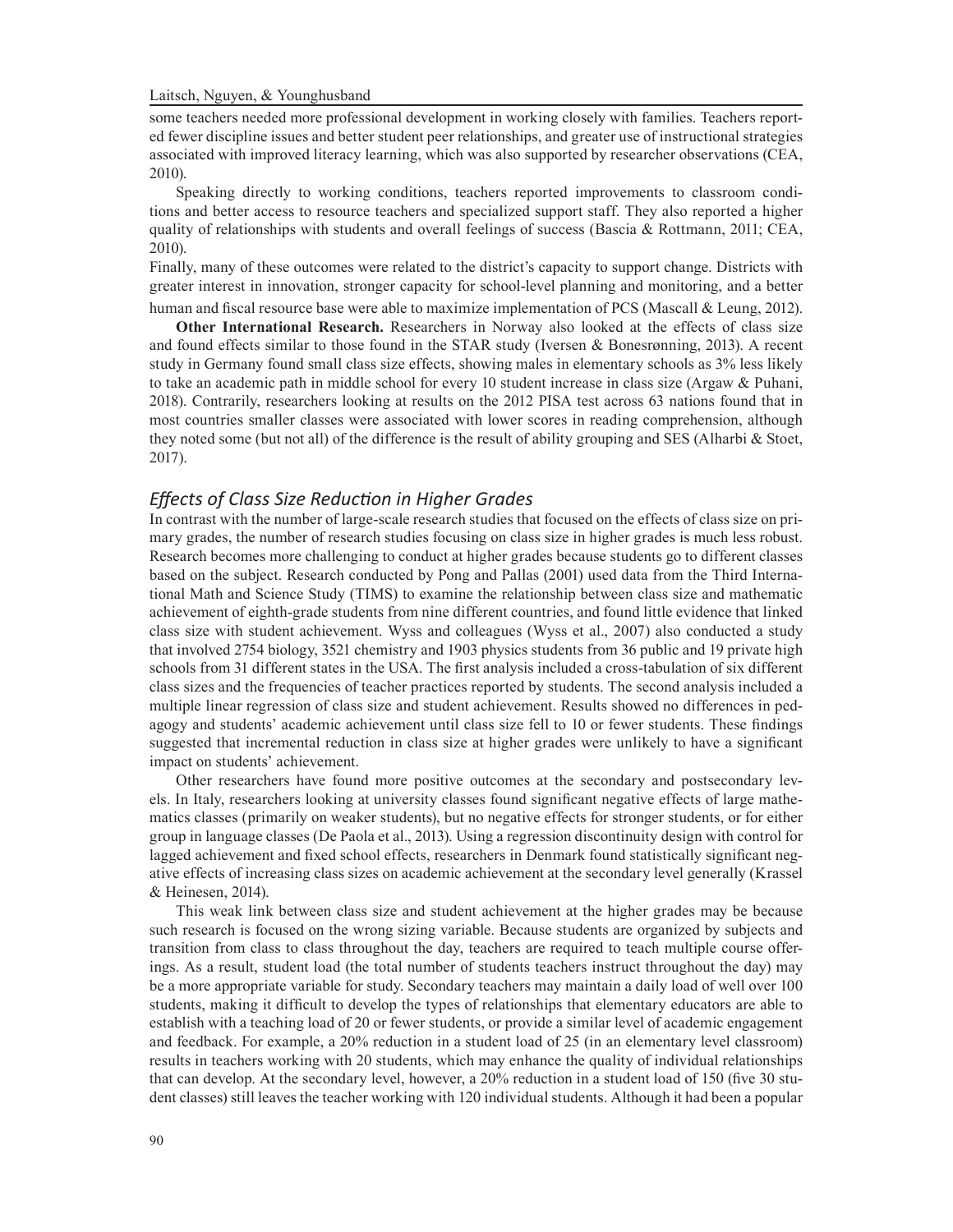topic for research between 1930 and 1970 (Douglass & Parkhurst, 1940), with the shift in research to class size, very few studies have looked at the relationship between teaching load and student outcomes. Student load could be an interesting perspective for researchers to interrogate again in future studies.

# **Class Size Reduction and Teacher Working Conditions**

The number of students teachers work with can affect the conditions of teacher work in many ways. Among other aspects of their job, it can constrain the type and frequency of learning activities; the relationships teachers can develop with students and their families; and the amount of non-instructional work teachers are required to engage in. Workload can also affect teacher morale, collegiality, and their work within a learning community, as well as student engagement.

#### *Teacher-student interactions and instructional behaviour*

Researchers (Achilles et al., 2002; Tienken & Achilles, 2009; Zahorik et al., 2003) have recognized that teacher activity in class creates opportunities for student learning, and that student outcomes are leveraged through instructional practice. For example, Anderson (2002) noted that small classes would not, in and of themselves, solve all educational problems. What teachers do in those classes is what matters. Other researchers (Molnar et al., 1998) have drawn attention to the *quality* of teaching in smaller classes, rather than the *quantity.* The *SAGE* evaluation study used teacher interviews, classroom observation, and other data-gathering techniques to study what happened in smaller classes, and these researchers suggested that students were benefiting from more *individualized* attention. Small classes enable teachers to know each of their students better, therefore, they can keep track of how each student is doing on the learning task of the moment and intervene more effectively to help the individual student make progress. This assumption has been consistent with teachers' views in previous research (Cooper, 1989; Glass et al., 1982; Pate-Bain et al., 1992). Achilles (1999) found, through a systematic observation study of two schools matched on background factors, that teachers in small K-2 classes (about 14 students) engaged in more on-task behavior, while teachers in larger classes (about 24 students) spent more time on off-task behavior.

Furthermore, teachers in small classes report using more hands-on activities and supplemental materials than do teachers in large classes (Pate-Bain et al., 1992), which can be an important predictor of math and science achievement (Wenglinsky, 2000). When math classes are larger, teachers are less likely to use such methods because they have less time to spend on both whole-group discussions and on working with small groups (Rice, 1999).

Using observations and interviews with teachers and students, researchers found that students in four secondary-level language classes in Hong Kong were more motivated and engaged in learning when in small classes (Harfitt & Tsui, 2015). However, other researchers (Blatchford et al., 2005; Shapson et al., 1980) found that results from systematic observations conflicted with teachers' own views; there were no statistically significant differences between class sizes for most teacher activities, and teachers did not alter the proportion of time spent interacting with the whole class, with groups or with individuals. There was, therefore, a gap between professional judgment and observational research findings in some research.

Other studies agreed that the most important classroom process affected by the reduced class size was the shift from group instruction to individual instruction, especially stronger in classes with more below-average students (Betts & Shkolnik, 1999; Molnar et al., 1999). In addition, Betts and Shkolnik (1999) found in a study that combined surveys and observations of 2,170 math classes in middle schools and high schools, that teachers in reduced size classes did not spend more time on new materials, nor did they finish more of the assigned text book. However, time spent on discipline and routine administration declined, while time spent on review of material increased. Overall, these results indicated that there's more likelihood of students receiving more attention and learning supports from teachers in smaller classes than in larger classes.

## *Educator Outcomes*

Research suggests that teachers with smaller classes have higher morale than do those with larger classes (Wenglinsky, 1997; Zahorik, 1999), in part because they are better able to complete daily lesson plans,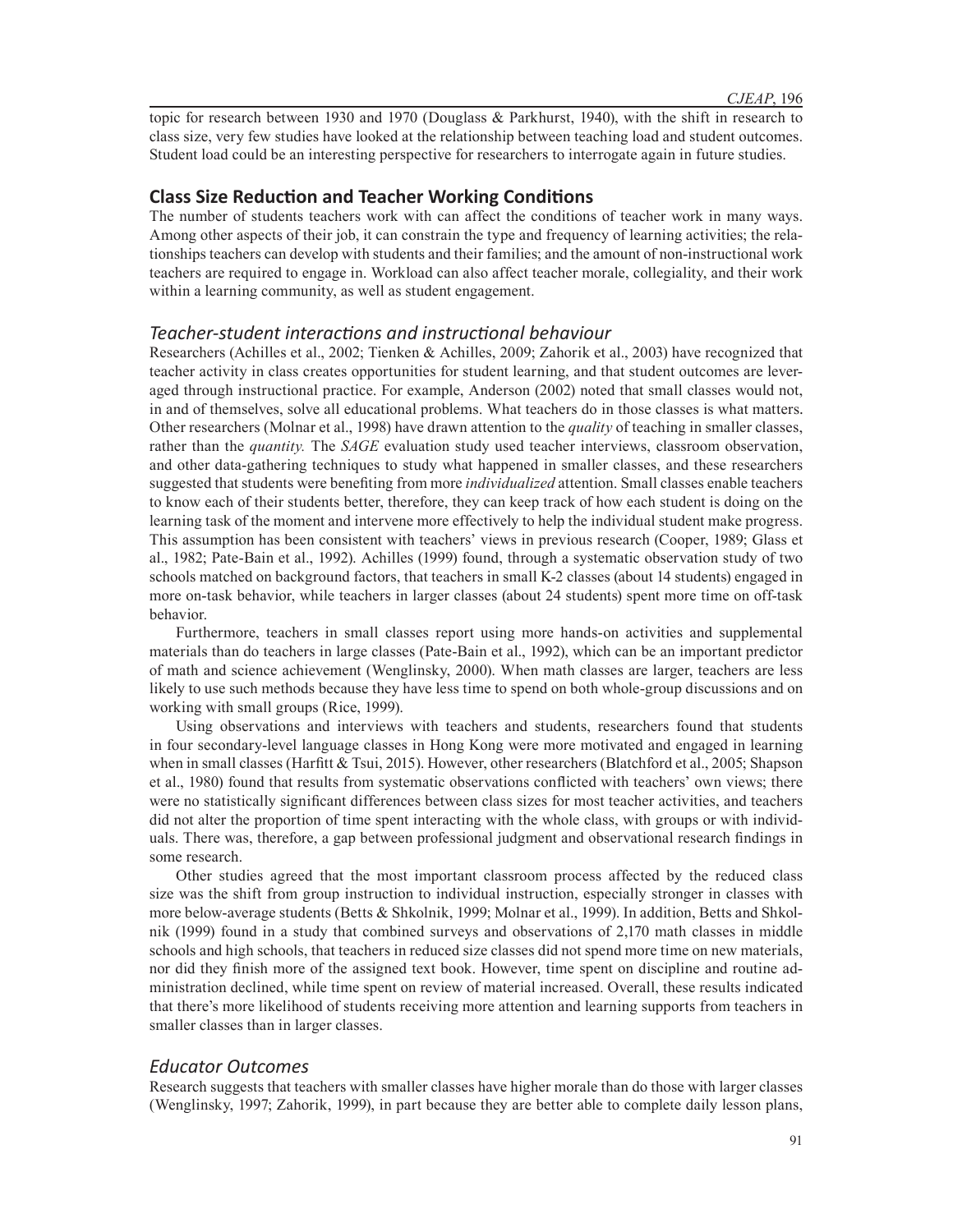feeling more relaxed and less pressured. Teachers in smaller classes report being more satisfied with their jobs because they have more personal and academic interactions with students, fewer classroom discipline issues, and more opportunities to accommodate individual needs (Johnston, 1989). Wenglinsky (1997) presented evidence-based on national data that small class size benefits teacher morale, student morale, and teacher principal relationships. Harfitt and Tsui (2015) found that the characteristics of a community of practice were also more apparent in smaller classes. Together, those aspects helped create a positive school environment, which in turn can strengthen student outcomes.

### *Students' Engagement and Classroom Behaviour*

The phrase "student engagement" is often cited as an essential component of dropout prevention programs or other interventions for students at risk; therefore, discussions on the construct "student engagement" often assume that a primary objective of instructional practice should be to maximize the engagement of individual students in the learning process. Finn (1989, 1993) presented a model of student engagement with two central components, "participation" and "identification". *Participation*, the behavioral component, includes basic behaviors such as the student's acquiescence to school and class rules, arriving at school and class on time, attending to the teacher, and responding to teacher-initiated directions and questions. Noncompliant behavior (for example: inattentiveness, disruptive behavior, or refusing to complete assigned work) represents a student's failure to meet these basic requisites (Finn et al., 1995). Other levels of participation include initiative-taking and participation in the social, extracurricular, and athletic aspects of school life. *Identification*, the affective component, refers to the students' feelings of belonging in the school setting and valuing the outcomes that school will provide, for example, access to post-school opportunities.

Studies have shown that the relationship between specific engagement behaviors with academic performance is strong and consistent across populations defined by background characteristics and grade level (Finn, 1989, 1993; Finn & Rock, 1997). Results of these studies also showed the link between positive engagement behaviors and favourable academic achievement in students at risks or academically resilient students.

Logic and common sense suggest that with more students in the class, there will be more distractions and more possibility of being off-task, and conversely, smaller classes will provide more opportunity to engage students and keep them on task. Indeed, Finn and Achilles (1999) have linked small classes with increased student engagement in learning, because small classes are seen as more friendly places, where students can develop better relationships with their classmates and with their teacher, fostering students' willingness to engage in classroom learning activities. Other researchers confirm the increased student and teacher interactions that come from smaller classes (Folmer-Annevelink et al., 2010); differential classroom practices associated with different conceptions of classroom space and numbers (Bascia & Faubert, 2012); more opportunities for high quality classroom practices provided by smaller class sizes (Graue et al., 2009); and the mechanisms of changing practices associated with changing class sizes (Graue & Rauscher, 2009).

The focus on class size reduction in the early grades also suggests that smaller classes represent a preventive, rather than a remedial, approach. If smaller classes help students start off on the right foot in learning by setting clear academic and behavioral expectations, students are less likely to fall behind or misbehave in classrooms (Finn, 1998; Molnar et al., 1998; Zahorik et al., 2003).

#### *Cost Implications of Class Size Reduction*

There's no doubt that the greatest obstacle to widespread implementation of class size reduction is the cost brought about by the need for additional teachers, classrooms, facilities, and services. The cost issue has been raised by several critiques of class size reduction policy (Guillemette, 2005; Hanushek, 1981, 1986; McRobbie et al., 1998; Tomlinson, 1990), even though many researchers questioning the cost of class size reductions also acknowledge the positive effects on students (Mishel & Rothstein, 2002; Nandrup, 2016; Phelps, 2011). While many of these researchers warn against the use of tax dollars on class size reduction until it has proven its value, there has been little effort to try to determine standards related to cost-benefit or cost-effectiveness for education reforms more broadly. Researchers have argued about the methods, assumptions, and scope used in much of the economic research (Guillemette, 2005;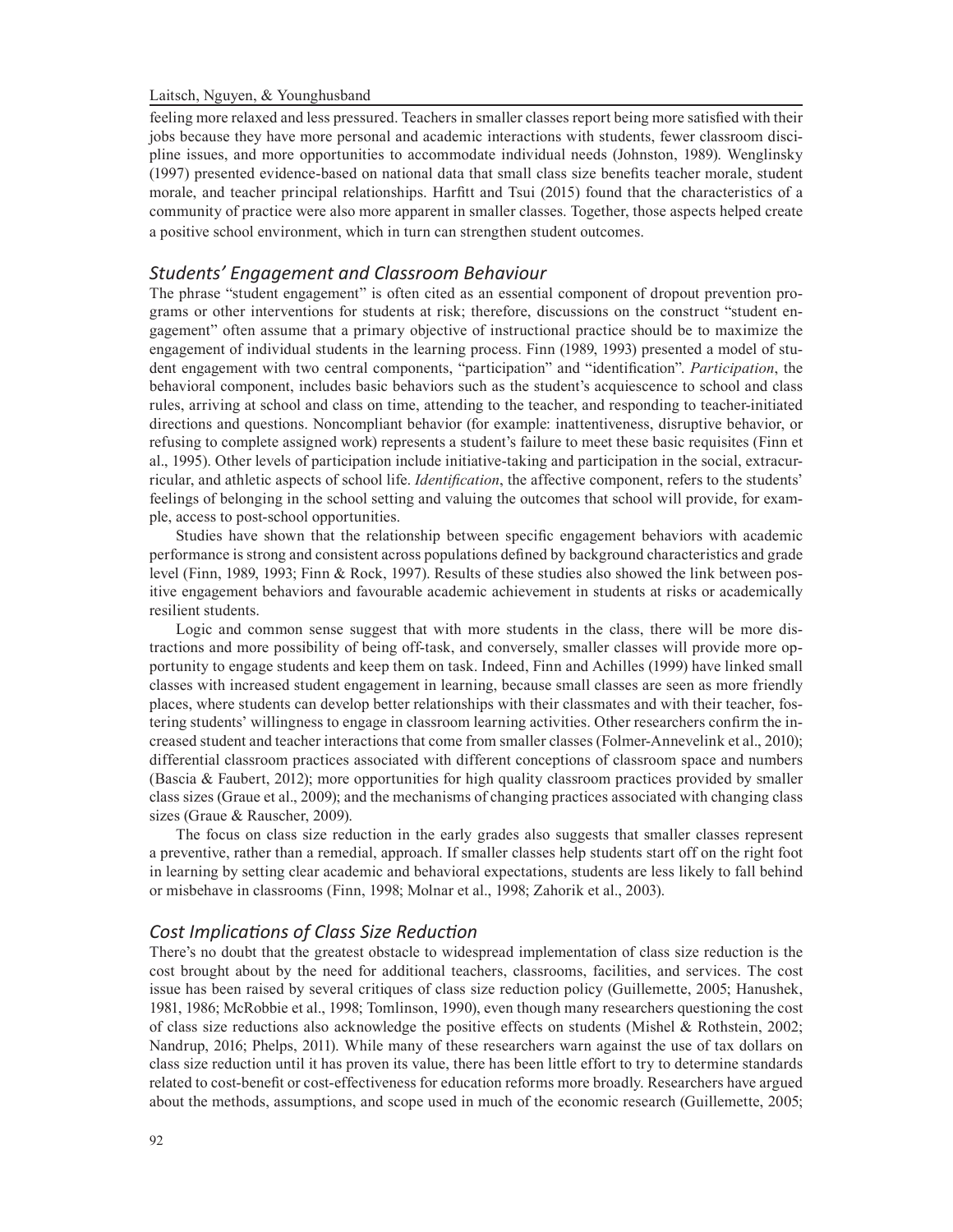Hanushek, 1981, 1986; Hedges et al., 1994; Krueger, 2003). Hanushek (1986) examined the effect of instructional expenditure on student achievement and concluded that student/ teacher ratio was not an important correlation of student achievement. However, other researchers have argued that small classes can be cost-effective in the long term (Ilon & Normore, 2006; Kruger, 2003). By linking inputs into the educational process with labour market success, Card and Krueger (1992) suggested that a careful analysis of all educational policies would be needed if the United States was to maintain a productive workforce. Using a public health framework for analysis, Muennig and Woolf (2007) linked education attainment to the cost and benefits of future earning and health outcomes per additional high school graduate produced over time, and suggested that reducing class size may be a more cost-effective intervention than other means of intervention. McRobbie et al. (1998) and Odden (1990) also proposed two creative scheduling strategies. One is parallel block scheduling, by which half of a class is taught subjects such as reading and math in small groups, while the other half attend specialty classes such as music, art, or computer lab. Alternatively, small-size classes can be offered for core subjects such as math, science, and language arts, while other non-core subjects could be taught in larger classes.

## *Class size research in the courts*

Class size (or student/teacher ratio) plays a key role in the learning conditions of students, and the working conditions of teachers and has played an important supporting role in school finance litigation and adequacy lawsuits in the United States (Odden et al., 2008). Because class sizes (or student-teacher ratios) are relatively easy to establish and have been linked to student outcomes, they can easily be considered in calculations of adequate educational spending and determinations of inequality (Biddle  $\&$  Berliner, 2002; Odden et al., 2008). Research looking at the outcomes of these adequacy lawsuits suggests that student achievement, particularly for lower SES students, does increase as a result changes in funding (Glenn, 2008). Some work has also been done suggesting this Evidence-Based Adequacy Model can be applied to schools in the Canadian context (Faubert et al., 2019), although such calculations have not been a part of school funding lawsuits in Canada.

# **Discussion**

## *Summary of Class Size Findings*

This research overview started with the question, "What is the current state of knowledge regarding the impact of class size on learning conditions of students in elementary and secondary schools?" The answer varies based on the context, but in general, research suggests that students in classes in the early grades benefit greatly from enrollment in classes with fewer than 20 students. Research is less certain regarding optimal class sizes in later grades; however, there is evidence to suggest that as enrollments increase, student achievement decreases and that as enrollments decrease, instructional strategies, learning opportunities, and achievement outcomes increase. Teachers in smaller classes report greater engagement with learning activities and better relations with students and parents, as well as spending less time on administrative and disciplinary processes.

It should be noted that the research referenced here by its nature deals with averages and ranges, not hard caps. The research referenced here cannot be interpreted to suggest that specific limits on class size negatively affects student learning or the classroom experience, although such limits may restrict institutional flexibility if class sizes are kept at or near the upper end of the established limit. Such a decision, however, is related more to resource allocation than to student learning.

Because class size is closely related to staffing and facilities, changes in class size carry significant budgetary impacts, and as such, class sizes tend to decrease during times of budget surplus, and increase during times of budget shortfalls. Such decisions however, generally reflect political and economic challenges and not educational goals. Because of the close link between system costs and class size, policymakers should avoid creating situations that radically alter class sizes, instead looking at incremental change over time that allows the system to adjust to such changes to ensure schools have adequate class space that can be staffed by appropriately trained professionals (Bohrnstedt & Stecher, 2002). Successful implementation of reductions is also influence by district capacity regarding planning, monitoring, and supporting change processes and outcomes.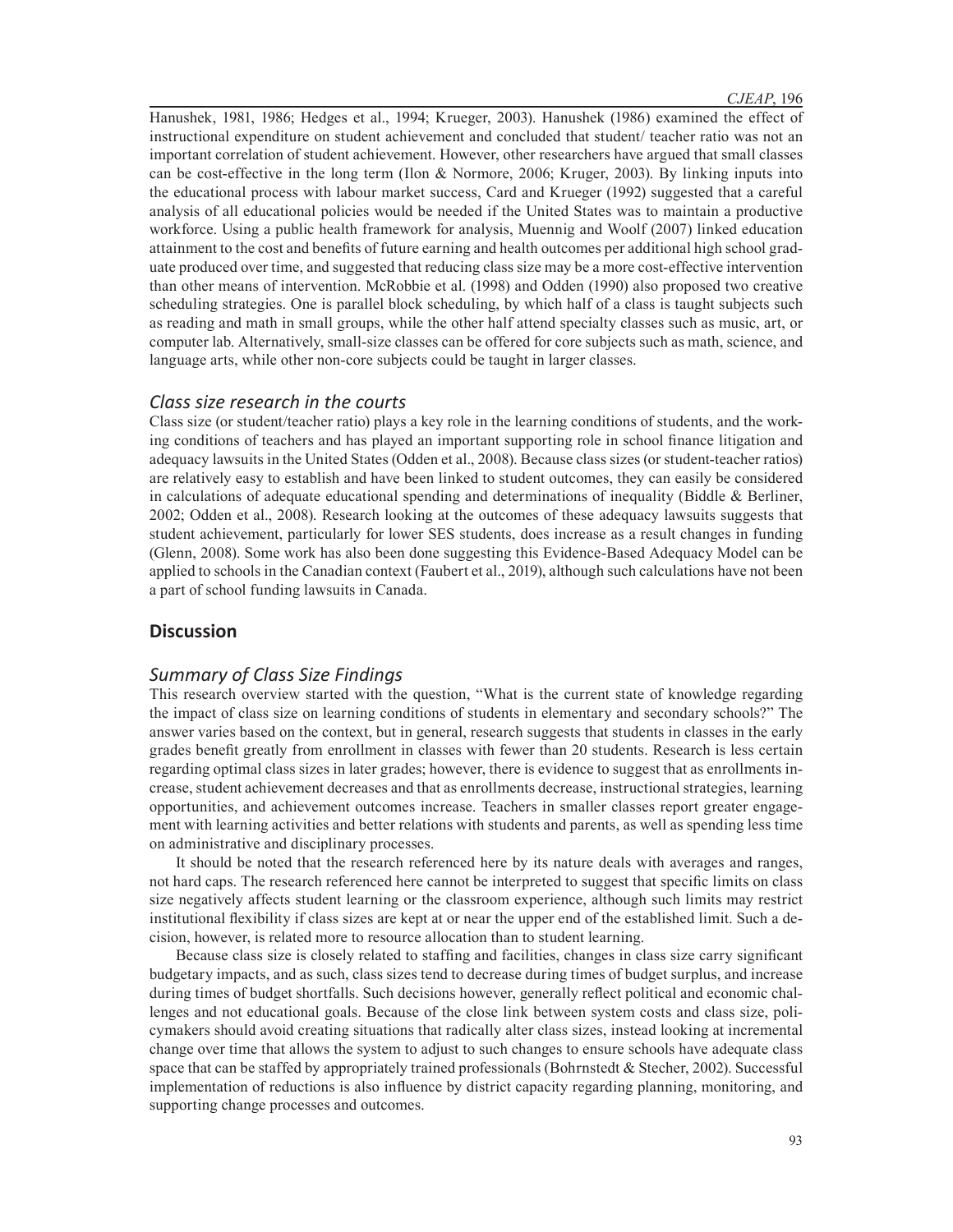Policymakers and educators should also consider looking at class size in more complex ways (Bascia & Faubert, 2012; Bascia & Rottmann, 2011; Englehart, 2011). Class size is not necessarily the causal link in improving outcomes, rather it is likely the changes in practice that may be supported by smaller classes that result in improved outcomes. How educators perceive their practice as related to class size (and changes in class size) is an important consideration—assuming that practices change in response to increasing or decreasing workload (i.e., student numbers). Some researchers have linked teachers' feelings of success (in improved relations with students and time on task, for example) to their perception of the changes in students' opportunities to learn brought about by class size reductions. Policymakers should also consider how other policies (i.e., staffing, professional development, curricular change, etc.) might interact with class size reductions. Additionally, physical space (availability and quality) and its distribution can impact class size application and outcomes. Finally, research and policymakers should look at all of these aspects of the education policy environment and how they interact, both with each other and with efforts to alter class sizes (Bascia & Faubert, 2012; Bascia & Rottmann, 2011).

# *Contextual Observations on Research and the BC Court Challenge*

As mentioned earlier, the initial review was funded by the British Columbia Teachers Federation as background research for use, if needed, in a long-running legal battle with the BC Provincial Government regarding the right to negotiate in good faith class size and composition as a working condition. In 2002, a newly elected BC Government passed two laws dealing with collective agreements in education, deleting collective agreement terms regarding class size and composition and prohibiting future bargaining on these issues. Believing these changes violated their Charter right to association, the BCTF challenged the changes in court that same year, and arguments were eventually heard by the Supreme Court of British Columbia<sup>1</sup> in 2010.

In 2011, the Supreme Court of BC found that the legislation was unconstitutional because it infringed Section 2(d) of the Charter, which ensures the freedom of association—in short, the stripping of bargained language violated the rights of teachers to organize and bargain their work collectively. The judge in the case, the Honourable Madam Justice Susan Griffin, suspended the decision for a year to give the parties time to negotiate a new agreement in good faith. One year later, the parties had failed to reach an agreement, and the government passed new legislation essentially restoring the language previously ruled unconstitutional. Justice Griffin quickly ruled against the government, restoring the originally bargained language (from 2002) and fining the government \$2 million. The Government appealed the ruling to the Province's top court, the BC Court of Appeal. In 2015, in a split decision, the BC Court of Appeal found in favour of the Government, and the BCTF appealed to the Supreme Court of Canada. In an unusual ruling from the bench, the Supreme Court found in favour of the BCTF, agreed with the dissenting judge at the BC Court of Appeal, and restored the trial judge's decision (British Columbia Teachers' Federation v. British Columbia, 2016).

While testimony on class size research was provided by the lead author on this paper in response to a submission by a witness for the Government, Thomas Flemming, class-size research ultimately played very little role in the case. The research was referenced twice in the trial judge's decision, neither time referring to class size research. Student achievement and outcomes as related to class sizes were also not referenced.

While the affidavit evidence supplied by Thomas Flemming was referenced in the initial decision, it was summarily dismissed as over-reaching in its claim that the BCTF was seeking "control over class size," since the desire was to negotiate class sizes, not control them (British Columbia Teachers' Federation v. British Columbia, 2011, p. 31). The affidavit response supplied to the BCTF was not referenced, and none of this research was referenced in either of the appeals.

In large part, the lack of attention to the class size research may stem more from the nature of the case, than the value of research. While the issue of contention between the BCTF and government involved class size and composition, issues with a substantial (if contentious) research based in education, the issue for the courts was the right to negotiate working conditions.

In other words, the research of interest to the courts would have been research on the role of class size as a working condition of teachers. While much of the research provided by the Government's

 $1$  In BC, the Supreme Court is a trial court that hears some appeals, but the BC Court of Appeal is actually the highest court in the Province.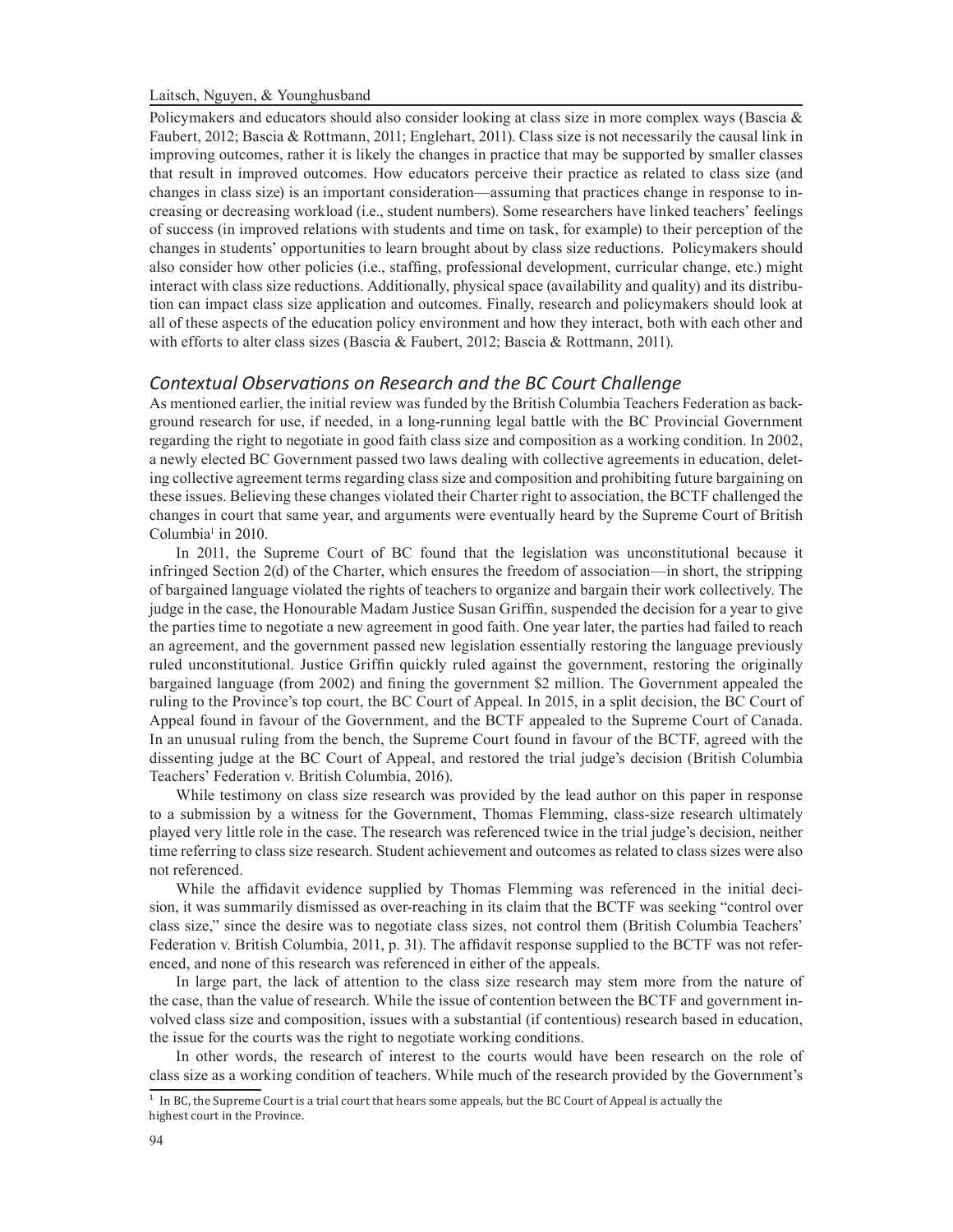witness and the BCTF's response dealt with the costs and outcomes of class size adjustments, the judicial concern was more related to the extent to which class sizes effect the work of teachers, and whether the Government illegally restricted the Union's right to bargain working conditions (or bargained in bad faith). Indeed, the two references to research in the trial judge's opinion focused on working conditions—on page 23, the reference is to research conducted by the BCTF regarding member priorities for bargaining (class size being one); while on page 64 of the decision the reference to research refers to the Government of Canada's *Report of the Task Force on Labour Relations*, which emphasized the importance of collective bargaining*.*

Class size in this context is a secondary issue to the question of free and fair collective bargaining. While the BC government chose to strip class size limits from the collective agreement, it wasn't class size per se that was the issue, rather it was working conditions (class size being one) that was the issue. Class composition, or any other working condition stripped from the collective agreement could have been relevant for the court. The significant aspect of the decision in *BCTF vs.B.C* was its contribution to the collective bargaining literature, not the class size literature. Even here, however, scholars have suggested that the extent to which governments can intervene in the collective bargaining processes remains uncertain (Thornicroft, 2017). Governments can adjust wage increases and limit the right to strike in carefully defined cases, but they cannot deny access to a collective bargaining regime. Interpreting requirements for meaningful bargaining was a major component of the case; however, in ruling from the bench rather than on the substance of the appeal, the Supreme Court failed to address that point, leaving a great deal of uncertainty regarding the extent to which governments can intervene in the collective bargaining process (Thornicroft, 2017).

In hindsight, rather than looking at the academic research on class size outcomes, the review should have focused on whether changes in class size should be considered to affect the working conditions of teachers, and therefore be something open to negotiation. Looking back at the review of class size research, there is a strong body of research indicating that the work of teachers is indeed influenced by class size (Achilles, 1999; Bascia & Faubert, 2012; Cooper, 1989; Folmer-Annevelink et al., 2010; Glass et al., 1982; Graue et al., 2009; Harfitt & Tsui, 2015; Johnston, 1989; Pate-Bain et al., 1992; Rice, 1999; Wenglinsky, 1997). While the end result of the case aligns well with the available research on class size, in most respects this effort represents a missed opportunity to link research to policy.

Previous research on research use identifies this as a common challenge, as external agents supplying research to policymaking bodies generally run into three challenges: they may be viewed as outsiders without knowledge of the local context; they may incorrectly identify the research users or user needs; or they may lack credibility or be viewed as having motives beyond the presentation of the research data (Krist, 2000). In this case, the research, while credible and applicable to the local context, did not correctly address the user's need.

Additional research looking at the intersection of research in American jurisprudence has identified four key priorities where researchers and courts tend to diverge:

- a. differences in the goals,
- b. differences in how information is valued,
- c. differences in the conclusions drawn from that information, and finally,
- d. differences in the assumptions made (Tropp et al., 2007).

Many of these tensions can be seen in this case as well. The class size review above presents the diversity of class size research and uncertainty regarding its implementation, a key point (a) in the difference in goals between researchers (nuance) and courts (factual certainty). Similarly, justices value information stemming from precedent, whereas researchers are interested in convergence of findings across multiple studies and replications (b). Courts have difficulty reconciling "truth" through divergent research studies. The nature of how the research was used in the BC case illustrates this challenge, as both litigants brought in external agents to synthesize and interpret the divergent body of class size research—essentially presenting two contrasting views of the "truth." This results in a divergence in the conclusions we can draw from research—leaving justices in the uncomfortable position of choosing a side rather than applying facts. The final challenge (d) faced in bridging the divide between researchers and the courts is well beyond the scope of this paper, but deals with the nature of knowledge and reality, and whether we can, as researchers or the judiciary, ever really engage in knowing in an impartial or value free manner. In point of fact, this may represent more of a similarity, as both groups seek to wear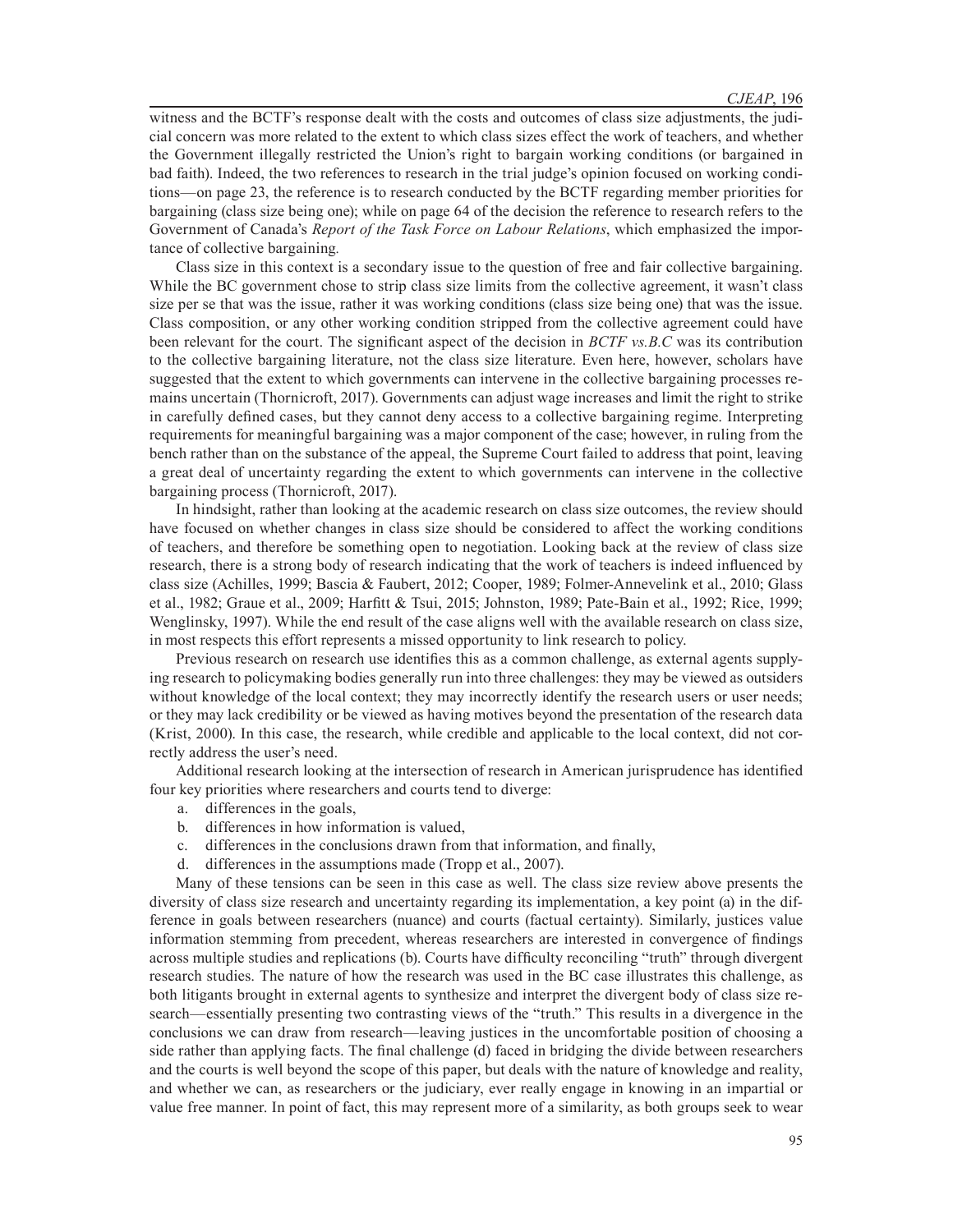the garb of impartiality while also frequently failing to acknowledge the foundational values upon which their work is based.

## **Conclusions**

As identified in this paper, class size is an important aspect of the working conditions of teachers and has a real impact on the educational and individual development of students. While the degree and cost-efficiency/effectiveness of class size changes can be debated, smaller classes generally result in better outcomes for students as teachers are able to alter the nature of the work they do to better engage students in learning.

Additionally, it is evident from the way research was presented and used in this case that great care needs to be taken when interpreting research outcomes for non-researchers, in this instance court judges. Researchers need to keep focused not only on what the research "says," but in how that body of knowledge can best be leveraged to address the legal questions at issue. While we as researchers might take for granted the role of class size in the working conditions of teachers, and therefore seek to examine the outcomes involved in changing that condition, that explicit link in this case was what the courts were seeking. Had the testimony paid closer attention to the needs of the judge by explicitly defining class size as a variable in the working conditions of teachers, and as something teachers collectively valued having input on, it is possible that the research gathered and presented through this review would have been more directly useful and applied in resolving the case.

#### **References**

- Achilles, C. M. (1996). Students achieve more in smaller classes. *Educational Leadership, 53*(5), 76-77.
- Achilles, C. A. (1999). *Let's put kids first, finally: Getting class size right*. Corwin Press
- Achilles, C. M., Finn, J. D., & Pate-Bain, H. (2002). Measuring class size: Let me count the ways. *Educational Leadership, 59*(5), 24-26.
- Alharbi, A. A., & Stoet, G. G. (2017). Achievement flourishes in larger classes: Secondary school students in most countries achieved better literacy in larger classes. *International Education Journal: Comparative Perspectives, 16*(2), 16-32.
- Altinok, N. N., & Kingdon, G. G. (2012). New evidence on class size effects: A pupil fixed effects approach. *Oxford Bulletin Of Economics & Statistics, 74*(2), 203-234. doi:10.1111/j.1468- 0084.2011.00648.x
- Anderson, L. W. (2002). Balancing breadth and depth of content coverage: Taking advantage of the opportunities provided by smaller classes. In J. D. Finn & M. C. Wang (Eds.), *Taking small classes one step further* (pp. 51–61). Information Age.
- Argaw, B., & Puhani, P. (2018). Does class size matter for school tracking outcomes after elementary school? Quasi-experimental evidence using administrative panel data from Germany. *Economics of Education Review, 65*(C), 48-57.
- Arksey, H., & O'Malley, L. (2005). Scoping studies: Towards a methodological framework. *International Journal of Social Research Methodology, 8*(1), 19-32. https://doi. org/10.1080/1364557032000119616
- Arum, R., & LaFree, G. (2008). Educational attainment, teacher-student ratios, and the risk of adult incarceration among US birth cohorts since 1910. *Sociology of Education, 81*(4), 397- 421.
- Bascia, N., & Faubert, B. (2012). Primary class size reduction: How policy space, physical space, and spatiality shape what happens in real schools. *Leadership & Policy in Schools, 11*(3), 344-364. doi:10.1080/15700763.2012.692430
- Bascia, N., & Fredua-Kwarteng, E. (2008). *Class size reduction: What the literature suggests about what works.* Canadian Education Association.
- Bascia N., & Rottmann, C. (2011). What's so important about teachers' working conditions? The fatal flaw in North American educational reform. *Journal of Education Policy, 26*(6), 787- 802, doi: 10.1080/02680939.2010.543156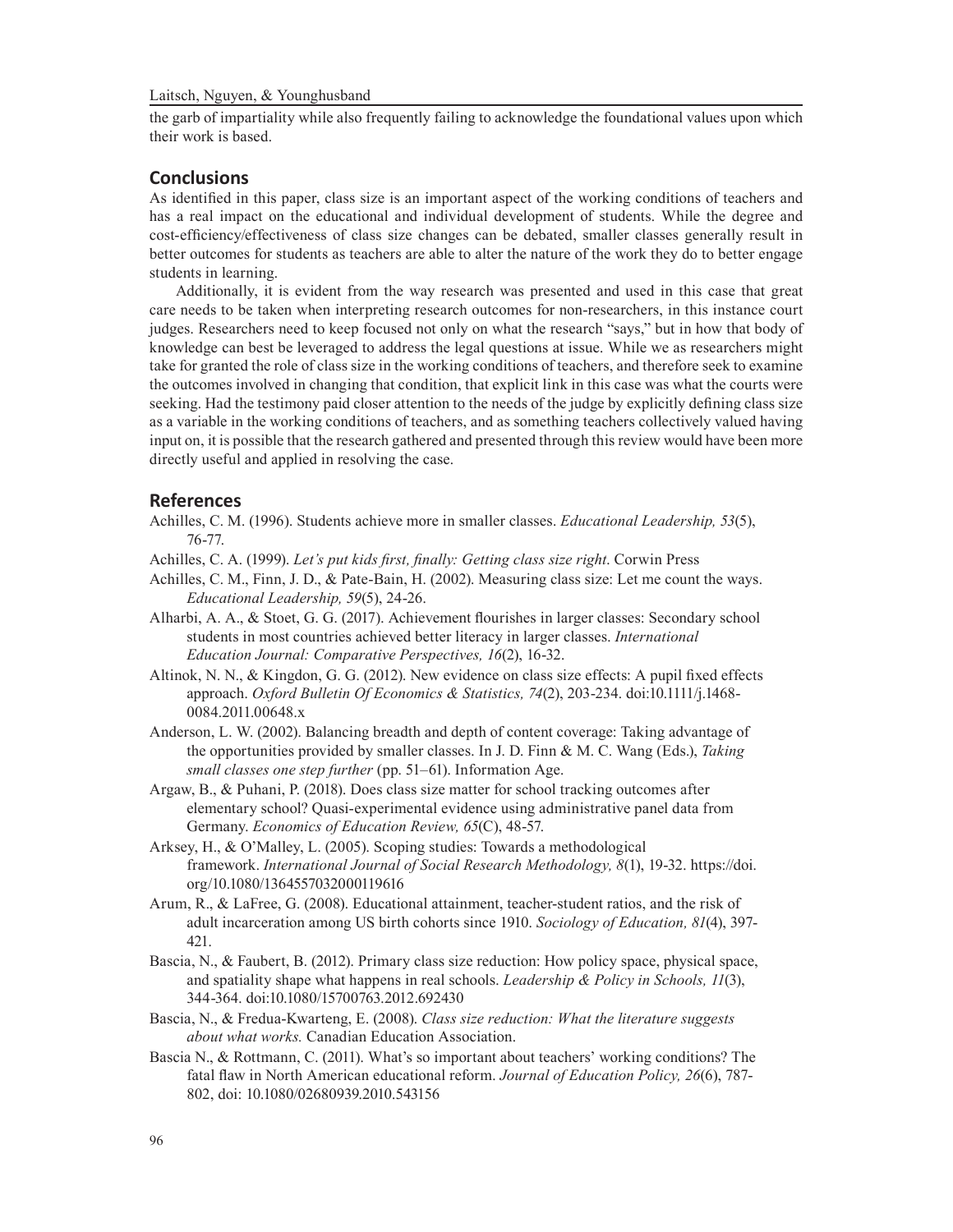- Bennett, N. (1996). Class size in primary schools: Perceptions of headteachers, chairs of governors, teachers and parents. *British Educational Research Journal, 22*(1), 33-55.
- Betts, J. R., & Shkolnik, J. L. (1999). Behavioral effects of variations in class size: The case of math teachers. *Educational Evaluation and Policy Analysis, 21*(2), 193-213.
- Biddle, B. J., & Berliner, D. C. (2002). Small class size and its effects. *Educational Leadership, 59*(5), 12–23.
- Blatchford, P., Bassett, P., & Brown, P. (2005). Teachers' and pupils' behaviour in large and small classes: A systematic observation study of pupils aged 10/11 years. *Journal of Educational Psychology, 97*(3), 454-467.
- Blatchford, P., Bassett., P., Brown, P., Martin, C., & Russell, A. (2004). *The effects of class size on attainment and classroom processes in English primary schools (years 4-6) 2000-2003*. Institute of Education, University of London.
- Blatchford, P., Bassett, P., Goldstein, H., & Martin, C. (2003). Are class size differences related to pupils' educational progress and classroom processes? *British Educational Research Journal, 29*(5), 709-730.
- Blatchford, P., Goldstein, H., Martin, C., & Browne,W. (2002). A study of class size effects in English school reception year classes. *British Educational Research Journal, 28*(2), 167- 185.
- Blatchford, P., & Mortimore, P. (1994). The issue of class size for young children in schools: What can we learn from research? *Oxford Review of Education, 20*(4), 411-428.
- Bohrnstedt, G. W., & Stecher, B. M. (Eds.). (1999). *Class size reduction in California: Early evaluation findings, 1996-1998*. CSR Research Consortium.
- Bohrnstedt, G. W., & Stecher, B. M. (Eds.). (2002). *What we have learned about class size reduction in California: Capstone report.* California Department of Education.
- Bosworth, R. (2014). Class size, class composition, and the distribution of student achievement. *Education Economics, 22*(2), 141-165. doi:10.1080/09645292.2011.568698
- Brewer, D. J., Krop, C., Gill, B. P., & Reichardt, R. (1999). Estimating the cost of national class size reductions under different policy alternatives. *Educational Evaluation and Policy Analysis, 21*(2), 179-192.
- British Columbia Teachers' Federation v. British Columbia. (2011, April 13). *BCSC 469*. https:// www.canlii.org/en/bc/bcsc/doc/2011/2011bcsc469/2011bcsc469.pdf.
- British Columbia Teachers' Federation v. British Columbia. (2016, November 10). *File No.: 36500*. http://www.scc-csc.ca/case-dossier/info/dock-regi-eng.aspx?cas=36500
- Bowne, J. B., Magnuson, K. A., Schindler, H. S., Duncan, G. J., & Yoshikawa, H. (2017). A meta-analysis of class sizes and ratios in early childhood education programs: Are thresholds of quality associated with greater impacts on cognitive, achievement, and socioemotional outcomes? *Educational Evaluation and Policy Analysis, 39*(3), 407-428.
- Canadian Council on Learning. (2005). *Lessons in learning: Making sense of the class size debate*. Author.
- Canadian Education Association. (2010). *Ontario's primary class size reduction initiative: Report on early implementation*. Author. https://www.edcan.ca/wp-content/uploads/cea-2010-classsize-on.pdf
- Card, D., & Krueger, A. B. (1992). Does school quality matter? Returns to education and char- acteristics of public schools in the United States. *Journal of Political Economy, 100*(1), 1-40.
- Cooper, H. M. (1989). Does reducing student-to-teacher ratios affect achievement? *Educational Psychologist, 24*(1), 79-98.
- Coupé, T., Olefir, A., & Alonso, J. D. (2016). Class size, school size and the size of the school network. *Education Economics, 24*(3), 329-351. doi:10.1080/09645292.2015.1015405
- De Paola, M., Ponzo, M., & Scoppa, V. V. (2013). Class size effects on student achievement: Heterogeneity across abilities and fields. *Education Economics, 21*(2), 135-153. doi:10.1080/ 09645292.2010.511811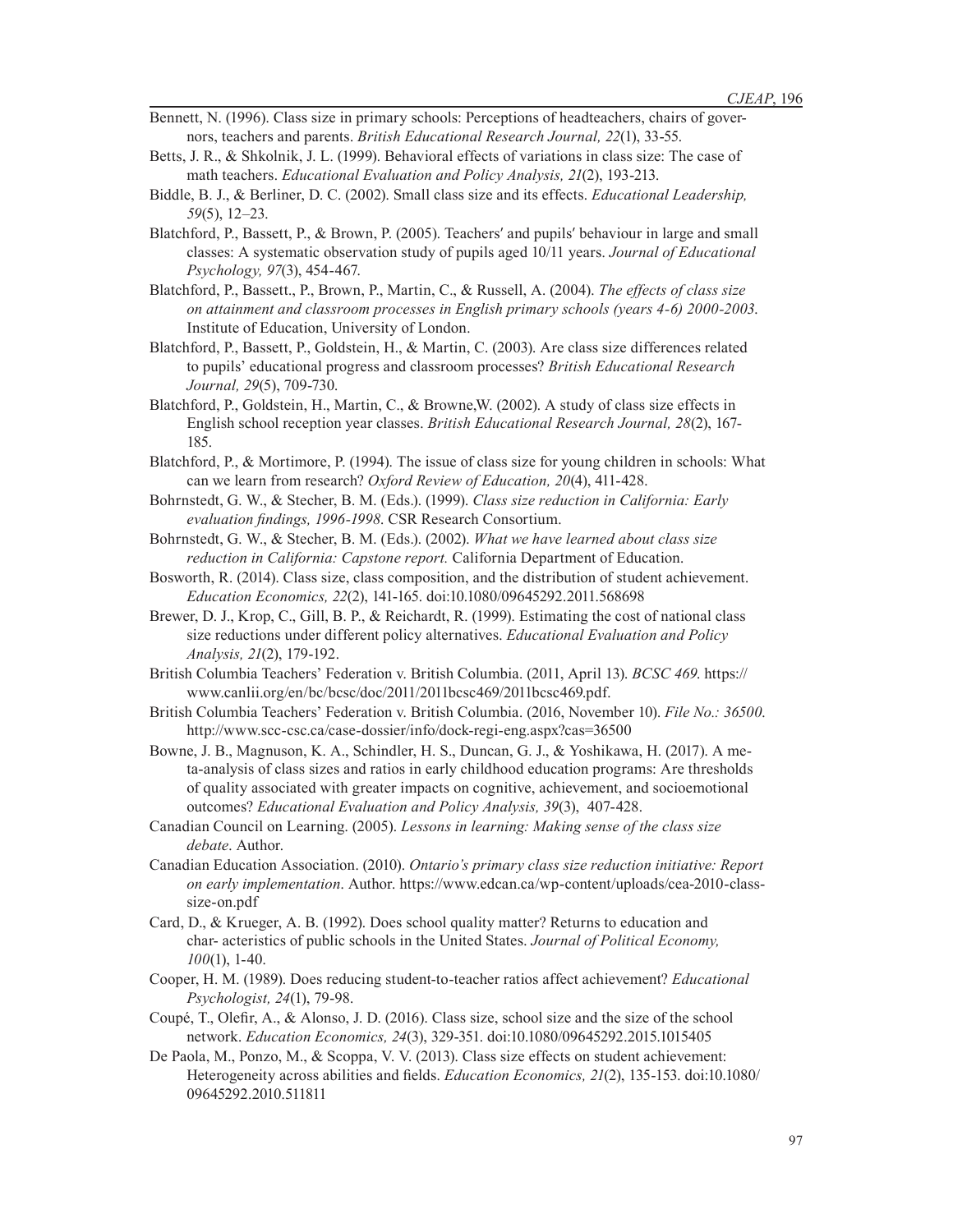- Ding, W, & Lehrer, S. F. (2011). Experimental estimates of the impacts of class size on test scores: Robustness and heterogeneity. *Education Economics, 19*(3), 229-252. doi:10.1080/09 645292.2011.589142
- Douglass, H. R., & Parkhurst, A. J. (1940). Size of classes and teaching load. *Review of Educational Research, 10*(3)*,* 216-221*.*
- Edmonton Public School/University of Alberta Faculty of Education. (2001). *Small class size project*. http://www.education.gov.ab.ca/classize/classize.pdf
- Ehrenberg, R. G., Brewer, D. J., Gamoran, A., & Willms, J. D. (2001). Class size and student achievement. *Psychological Science and the Public Interest, 2*(1), 1–30.
- Englehart, J. J. (2011). Why class size effects cannot stand alone: Insights from a qualitative exploration. *Learning Environments Research, 14*(2), 109-121. doi:10.1007/s10984-011- 9085-z
- Faubert, B. C., Le, A. T. H., Wakim, G., Swapp, D., & Watson, K. (2019). Using the evidence-based adequacy model across educational contexts: Calibrating for technical, policy, and leadership influences. *International Journal of Education Policy & Leadership, 14*(4), 1-19. URL: http://journals.sfu.ca/ijepl/index.php/ijepl/article/view/865 doi: 10.22230/ ijepl.2019v14n4a865
- Finn, J. D. (1989). Withdrawing from school. *Review of Educational Research*, *59*, 117-142.
- Finn, J. D. (1993). *School engagement and students at risk*. National Center for Educational Statistics, U.S. Department of Education. (NCES 93 470).
- Finn, J. D. (1998). *Class size and students at risk: What is known? What is next?* U.S. Department of Education, Office of Educational Research and Improvement, National Institute on the Education of At-Risk Students.
- Finn, J. D., & Achilles, C. M. (1990). Answers about questions about class size: A statewide experiment. *American Educational Research Journal*, *27*(3), 557 577.
- Finn, J. D., & Achilles, C. M. (1999). Tennessee's class size study: Findings, implications, misconceptions. *Educational Evaluation and Policy Analysis*, *21*(2), 97-109.
- Finn, J. D., Achilles, C. M., Pate-Bain, H., Folger, J., Johnston, J. M., Lintz, M. N., & Word, E. R. (1990). Three years in a small class. *Teaching & Teacher Education, 6*(2), 127-136.
- Finn, J. D., Folger, J., & Cox, D. (1991). Measuring participation among elementary grade students. *Educational and Psychological Measurement*, *51*, 393-402.
- Finn, J. D., Fox, J. D., McClellan, M., Achilles, C. M., & Boyd-Zaharias, J. (2006). Small classes in the early grades and course taking in high school. *International Journal of Education Policy and Leadership, 1*(1), 1-13. http://journals.sfu.ca/ijepl/index.php/ijepl/article/view/17/4
- Finn, J. D., Fulton, B. D., Boyd-Zaharias, J., & Nye, B. A. (1989). Carry-over the effects of small classes. *The Peabody Journal, 67*(1), 75-84.
- Finn, J. D., Gerber, S. B., Achilles, C. M., & Boyd-Zaharias, J. (2001). The enduring effects of small classes. *Teachers College Record, 103*(2), 145–183.
- Finn, J. D., Gerber, S. B., & Boyd-Zaharias, J. (2005). Small classes in the early grades, academic achievement, and graduating from high school. *Journal of Educational Psychology, 97*(2), 214-223.
- Finn, J. D., Pannozzo, G. M., & Voelkl, K. E. (1995). Disruptive and inattentive-withdrawn behavior and achievement among fourth graders. *The Elementary School Journal, 95*(5), 421-434.
- Finn, J. D., & Rock, D. A. (1997). Academic success among students at risk. *Journal of Applied Psychology*, *82*, 221 234.
- Folmer-Annevelink, E., Doolaard, S., Mascareño, M., & Bosker, R. J. (2010). Class size effects on the number and types of student-teacher interactions in primary classrooms. *Journal Of Classroom Interaction, 45*(2), 30-38.
- Gerber, S. B., Finn, J. D., Achilles, C. M., & Boyd-Zaharias, J. (2001). Teacher aides and students' academic achievement. *Educational Evaluation and Policy Analysis, 23*(2), 123-143.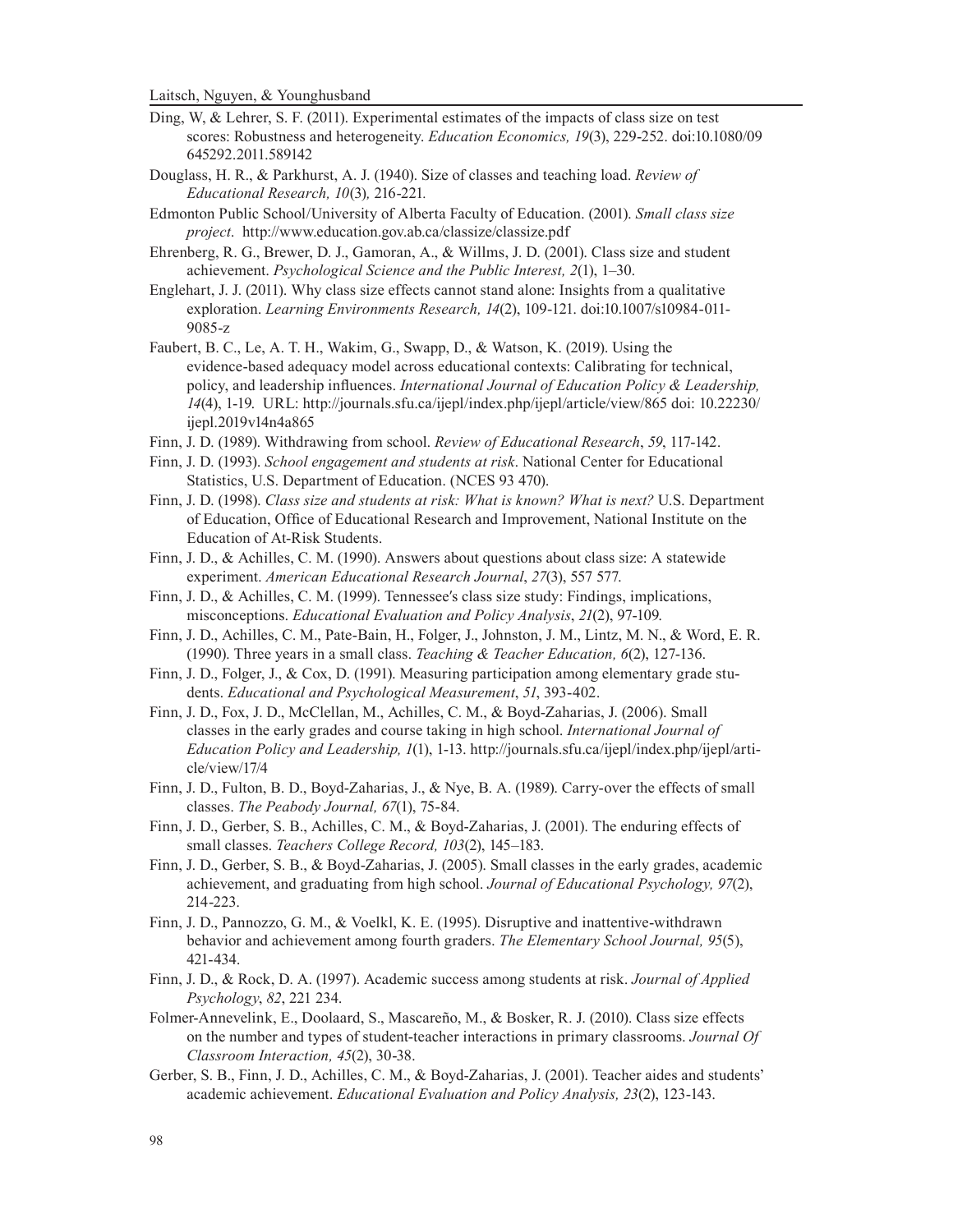Glass, G., Cahen, L., Smith, M. L., & Filby, N. (1982). *School class size.* Sage.

- Glass, G. V., & Smith, M. L. (1978). *Meta-analysis of research on the relationship of class size and achievement*. Far West Laboratory for Educational Research & Development.
- Glass, G. V., & Smith, M. L. (1979). Meta-analysis of research on class size and achievement. *Educational Evaluation and Policy Analysis, 1*(1), 2-16.
- Glenn, W. J. (2009). School finance adequacy litigation and student achievement: A longitudinal analysis. *Journal of Education Finance, 34*(3), 247-266.
- Graue, E., Oen, D., Hatch, K., Rao, K., & Fadali, E. (2005, April 12). *Perspectives on class size reduction* [Paper presentation]. American Educational Research Association (AERA) Annual Meeting, Montreal, Canada.
- Graue, E., & Rauscher, E. (2009). Researcher perspectives on class size reduction. *Education Policy Analysis Archives, 17*(9), 1-26.
- Graue, E., Rauscher, E., & Sherfinski, M. (2009). The synergy of class size reduction and classroom quality. *Elementary School Journal, 110*(2), 178-201. doi:10.1086/605772
- Grissmer, D. (1999). Conclusion-class size effects: Assessing the evidence, its policy implications, and future research agenda. *Educational Evaluation and Policy Analysis, 21*(2), 231–248.
- Guillemette, Y. (2005). *School class size: Smaller isn't better.* C.D. Howe Institute.
- Hall, K., & Nuttall, W. (1999). The relative importance of class size to infant teachers in England. *British Educational Research Journal, 25*(2), 245-258.
- Haughey, M., Snart, F., & da Costa, J. (2001). Literacy achievement in small grade 1 classes in high-poverty environments. *Canadian Journal of Education, 26*(3), 301-320.
- Hanushek, E. A. (1981). Throwing money at schools. *Journal of Policy Analysis and Management, 1*(1), 19-41.
- Hanushek, E. A. (1986). The economics of schooling: Production and efficiency in public schools. *Journal of Economic Literature*, *24*, 1141-1177.
- Hanushek, E. A. (1998). *The evidence on class size. Occasional Paper Number 98-1.* W. Allen Wallis Institute of Political Economy, University of Rochester.
- Harfitt, G. J., & Tsui, A. M. (2015). An examination of class size reduction on teaching and learning processes: a theoretical perspective. *British Educational Research Journal, 41*(5), 845-865. doi:10.1002/berj.3165
- Hedges, L. V., Laine, R. D., & Greenwald, R. (1994). Does money matter? A meta-analysis of studies of the effects of differential school inputs on student outcomes. *Educational Researcher*, *23*, 5-14.
- Ilon, L., & Normore, A. (2006). Relative cost-effectiveness of school resources in improving achievement. *Journal of Education Finance, 31*(3), 238-254.
- Iversen, J. M., & Bonesrønning, H. H. (2013). Disadvantaged students in the early grades: Will smaller classes help them? *Education Economics, 21*(4), 305-324. doi:10.1080/09645292.201 1.623380
- Jakobsson, N., Persson, M., & Svensson, M. M. (2013). Class-size effects on adolescents' mental health and well-being in Swedish schools. *Education Economics, 21*(3), 248-263. doi:10.108 0/09645292.2013.789826
- Jespen, C., & Rivkin, S. (2009). Class size reduction and student achievement: The potential tradeoff between teacher quality and class size. *Journal of Human Resources, 44*(1), 223- 250.
- Johnston, J. M. (1989). Teacher perceptions of changes in teaching when they have a small class or and aide. *Peabody Journal of Education, 67*, 106-122.
- Koniewski, M. M. (2013). Estimating the effect of class size on academic achievement by ex post facto experiment. *EDUKACJA Quarterly*, (6), 41-58.
- Konstantopoulos, S., & Chung, V. (2009). What are the long-termeffects of small classes on the achievement gap? Evidence from the lasting benefits study. *American Journal of Education, 116*(1), 125-154. doi:10.1086/605103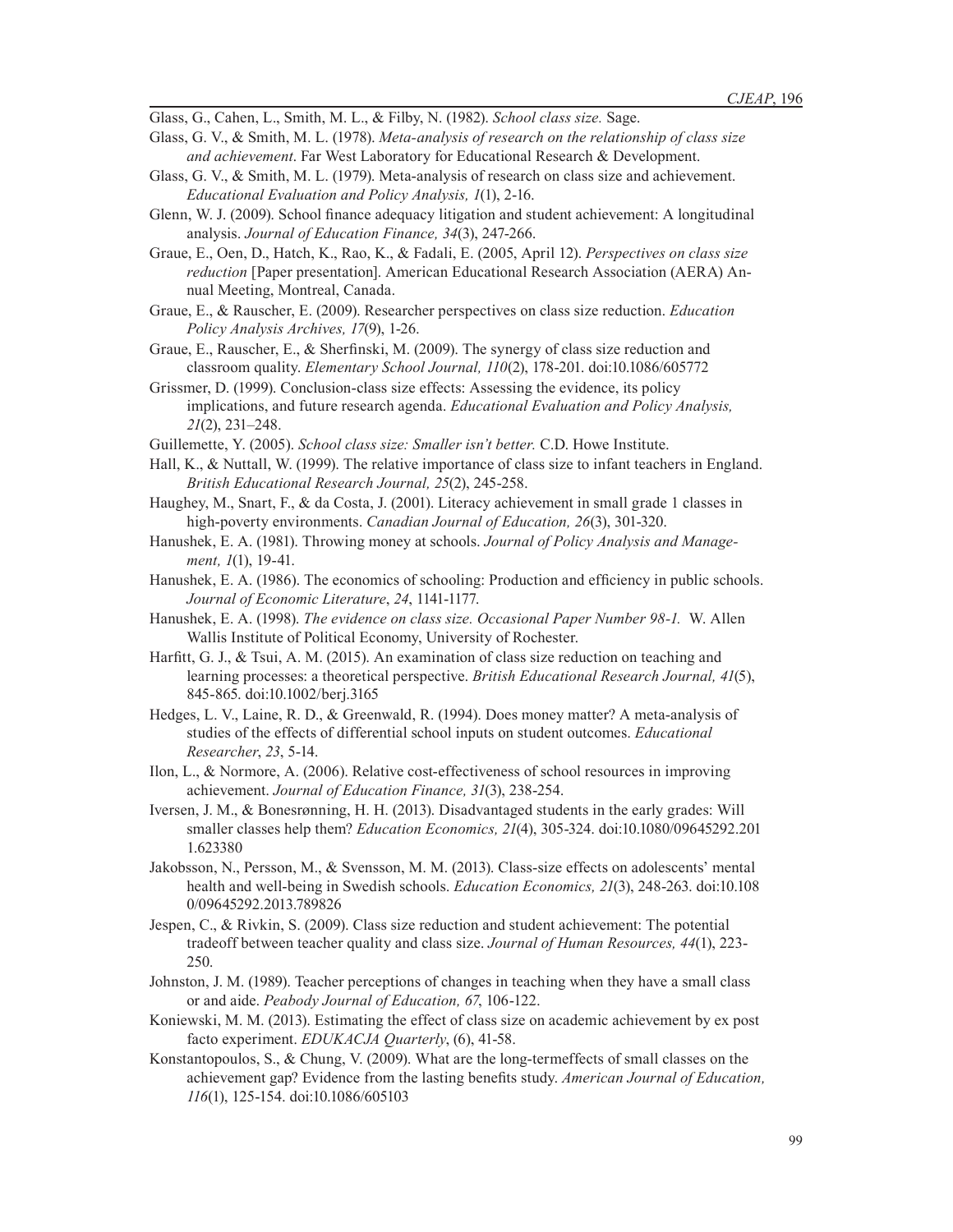- Krassel, K. F., & Heinesen, E. (2014). Class-size effects in secondary school. *Education Economics, 22*(4), 412-426. doi:10.1080/09645292.2014.902428
- Krist, K. W. (2000). Bridging Education Research and Education Policymaking. *Oxford Review of Education, 26*(3&4), 379-391*.*
- Kruger, A. B. (2003). Economic considerations and class sizes. *The Economic Journal, 113*(485), 34-63.
- Kruger, A. B., & Hanushek, E. A. (2000). *The class size debate* (Working Paper # 121)*.* Economic Policy Institute.
- Kruger, A. B., & Whitmore, D. M. (2001). The effect of attending a small class in the early grades on college-test taking and middle-school test results: Evidence from project STAR. *The Economic Journal, 111*(468), 1-28.
- Mascall, B., & Leung, J. (2012) District resource capacity and the effects of educational policy: The case of primary class size reduction in Ontario. *Leadership and Policy in Schools, 11*(3), 311-324. doi: 10.1080/15700763.2012.692428
- McRobbie, J., Finn, J. D., & Harman, P. (1998). *Class size reduction: Lessons learned from experience* (Policy Brief No. 23). WestEd.
- Mishel, L., & Rothstein, R., (Eds.). (2002). *The class size debate*. Economic Policy Institute. https://www.epi.org/publication/books\_classsizedebate/
- Molnar, A., Percy, S., Smith, P., Zahorik, J. (1998). *1997-1998 results of the student achievement guarantee in education (SAGE) program.* University of Wisconsin-Milwaukee.
- Molnar, A., Smith, P., Zahorik, J., Palmer, A., Halbach, A., & Ehrle, K. (1999). Evaluating the SAGE program: A pilot program in targeted pupil-teacher reduction in Wisconsin. *Educational Evaluation and Policy Analysis, 21*(2), 165-177.
- Mosteller, F. (1995). The Tennessee study of class size in the early school grades. *The Future of Children, 5*(2), 113-127.
- Mueller, D. J., Clinton, I. C., Walden, J. D. (1988). Effects of reduced class size in primary classes. *Educational Leadership, 45*(7), 48-50.
- Muennig, P., & Woolf, S. H. (2007). Health and economic benefits of reducing the number of students per classroom in U.S. primary schools. *American Journal of Public Health, 97*(11), 2020-2027.
- Nandrup, A. B. (2016). Do class size effects differ across grades? *Education Economics, 24*(1), 83-95. doi:10.1080/09645292.2015.1099616
- Nye, B., Hedges, L. V., & Konstantopoulos, S. (2001). Are effects of small classes cumulative? Evidence from Tennessee experiment. *The Journal of Educational Research, 94*(6), 336- 345.
- Nye, B., Hedges, L.V., Konstantopoulos, S. (2004). Do minorities experience larger lasting benefits from small classes? *The Journal of Educational Research, 98*(2), 94-100.
- Odden, A. (1990). Class size and student achievement: Research-based policy alternatives. *Educational Evaluation and Policy Analysis, 12*(2), 213-227.
- Odden, A. R., Goetz, M. E., & Picus, L. O. (2008). Using available evidence to estimate the cost of educational adequacy. *Education Finance and Policy, 3*(3), 374-397.
- Pare, G., Trudel, M., Jaana, M., & Kitsiou, S. (2015). Synthesizing information systems knowledge: A typology of literature reviews. *Information & Management, 52*, 183–199. http:// dx.doi.org/10.1016/j.im.2014.08.008
- Pate-Bain, H., Achilles, C. M., Boyd-Zaharias, J., & McKenna, B. (1992). Class size makes a difference. *Phi Delta Kappan, 74*(3), 253-6.
- Pate-Bain, H., Fulton, B. D., & Boyd-Zaharias, J. (1999). *Effects of class-size reduction in the early grades (K-3) on high school performance*. HEROS Inc., mimeo.
- Phelps, J. L. (2011). Another look at the Glass and Smith study on class size. *Educational Considerations, 39*(1), 3-17.